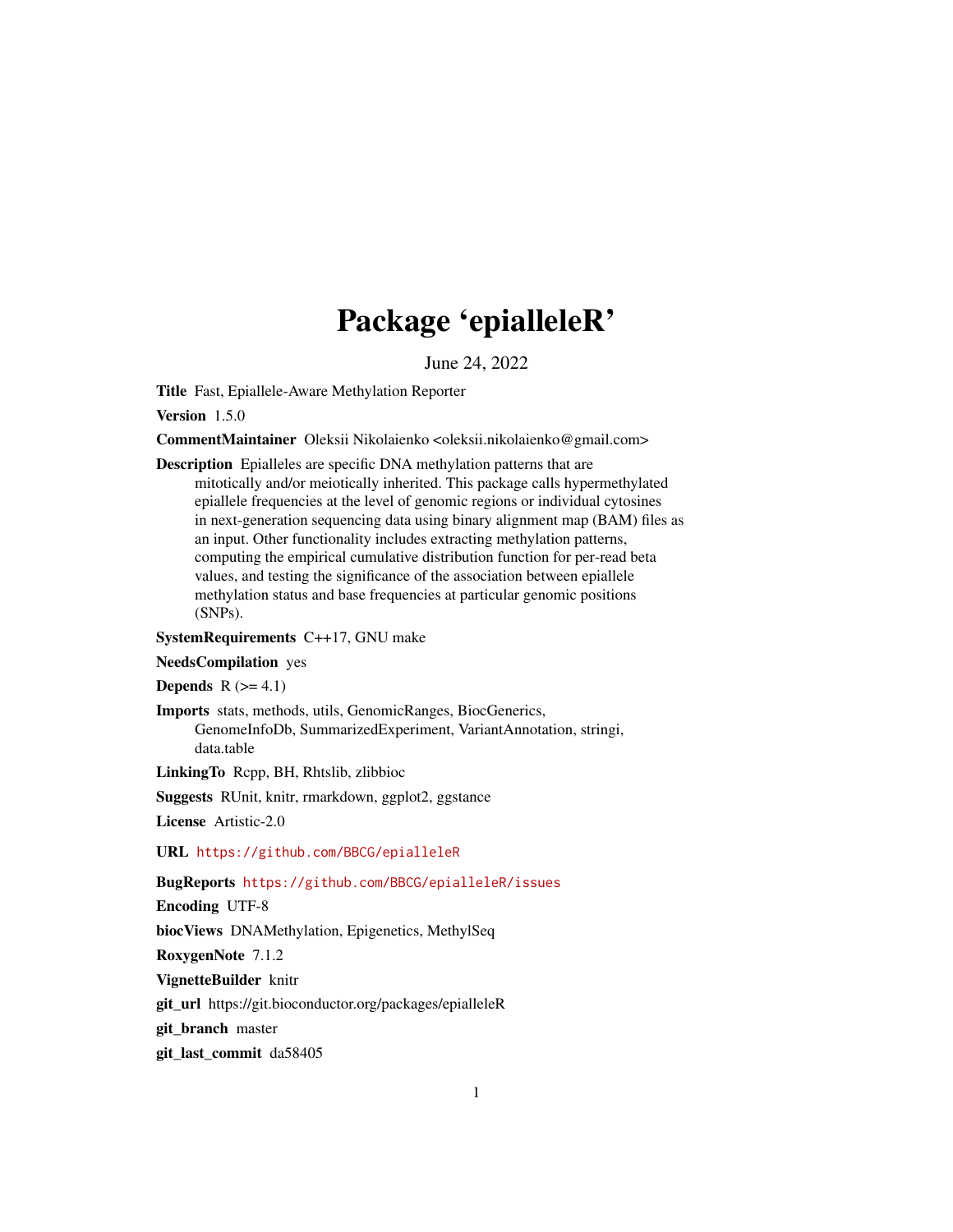git\_last\_commit\_date 2022-04-26

Date/Publication 2022-06-24

Author Oleksii Nikolaienko [aut, cre] (<<https://orcid.org/0000-0002-5910-4934>>)

Maintainer Oleksii Nikolaienko <oleksii.nikolaienko@gmail.com>

## R topics documented:

| Index |  |
|-------|--|
|       |  |
|       |  |
|       |  |
|       |  |
|       |  |
|       |  |

<span id="page-1-1"></span>extractPatterns *extractPatterns*

#### Description

This function extracts methylation patterns (epialleles) for a given genomic region of interest.

#### Usage

```
extractPatterns(
 bam,
 bed,
 bed.row = 1,
 zero.based.bed = FALSE,
 match.min. overlap = 1,extract.context = c("CG", "CHG", "CHH", "CxG", "CX"),
 min.context.freq = 0.01,
 clip.patterns = FALSE,
 strand.offset = c(CG = 1, CHG = 2, CHH = 0, CxG = 0, CX = 0)[extract.context],highlight.positions = c(),
 minmapq = 0,
 min.baseq = 0,
  skip.duplicates = FALSE,
 nthreads = 1,
  verbose = TRUE
)
```
<span id="page-1-0"></span>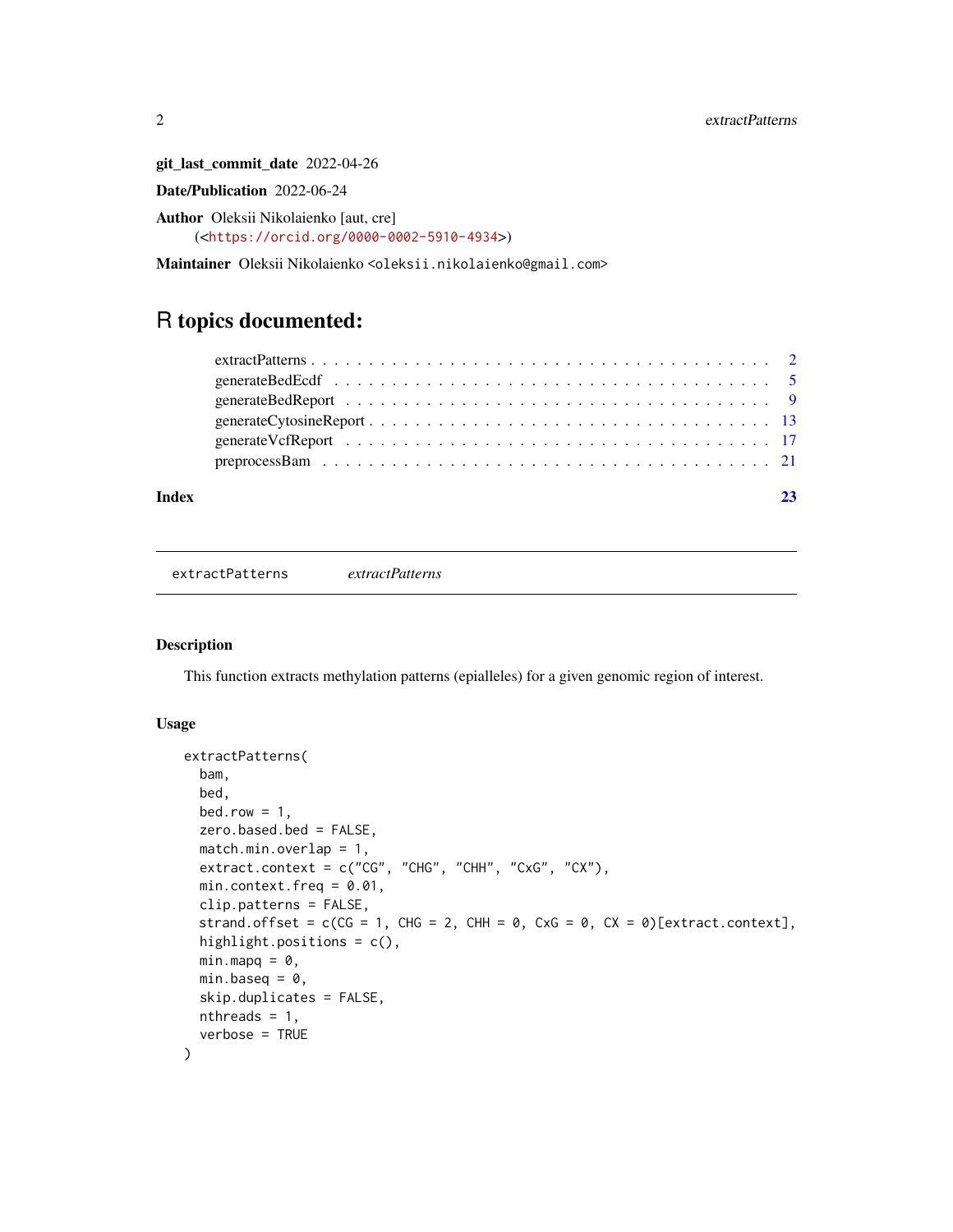### <span id="page-2-0"></span>extractPatterns 3

| bam                 | BAM file location string OR preprocessed output of preprocessBam function.<br>BAM file alignment records must derive from paired-end sequencing, be sorted<br>by QNAME (instead of genomic position), contain XG tag (strand information<br>for the reference genome) and methylation call strings. Read more about these<br>requirements and BAM preprocessing at preprocessBam.                |  |  |  |  |
|---------------------|--------------------------------------------------------------------------------------------------------------------------------------------------------------------------------------------------------------------------------------------------------------------------------------------------------------------------------------------------------------------------------------------------|--|--|--|--|
| bed                 | Browser Extensible Data (BED) file location string OR object of class GRanges<br>holding genomic coordinates for regions of interest. It is used to match se-<br>quencing reads to the genomic regions prior to eCDF computation. The style<br>of seqlevels of BED file/object must match the style of seqlevels of the BAM<br>file/object used. The BED/GRanges rows are not sorted internally. |  |  |  |  |
| bed.row             | single non-negative integer specifying what 'bed' region should be included in<br>the output (default: 1).                                                                                                                                                                                                                                                                                       |  |  |  |  |
|                     | zero.based.bed boolean defining if BED coordinates are zero based (default: FALSE).                                                                                                                                                                                                                                                                                                              |  |  |  |  |
| match.min.overlap   |                                                                                                                                                                                                                                                                                                                                                                                                  |  |  |  |  |
|                     | integer for the smallest overlap between read's and BED/GRanges start or end<br>positions during matching of capture-based NGS reads (default: 1).                                                                                                                                                                                                                                               |  |  |  |  |
| extract.context     |                                                                                                                                                                                                                                                                                                                                                                                                  |  |  |  |  |
|                     | string defining cytosine methylation context used to report:                                                                                                                                                                                                                                                                                                                                     |  |  |  |  |
|                     | • "CG" (the default) – CpG cytosines (called as $zZ$ )                                                                                                                                                                                                                                                                                                                                           |  |  |  |  |
|                     | • "CHG" – CHG cytosines $(xX)$                                                                                                                                                                                                                                                                                                                                                                   |  |  |  |  |
|                     | • "CHH" - CHH cytosines (hH)                                                                                                                                                                                                                                                                                                                                                                     |  |  |  |  |
|                     | • " $CxG$ " – CG and CHG cytosines ( $zZxx$ )                                                                                                                                                                                                                                                                                                                                                    |  |  |  |  |
|                     | $\bullet$ "CX" – all cytosines                                                                                                                                                                                                                                                                                                                                                                   |  |  |  |  |
| min.context.freq    |                                                                                                                                                                                                                                                                                                                                                                                                  |  |  |  |  |
|                     | real number in the range [0;1] (default: 0.01). Genomic positions that are cov-<br>ered by smaller fraction of patterns (e.g., with erroneous context) won't be in-<br>cluded in the report.                                                                                                                                                                                                     |  |  |  |  |
| clip.patterns       | boolean if patterns should not extend over the edge of 'bed' region (default:<br>FALSE).                                                                                                                                                                                                                                                                                                         |  |  |  |  |
| strand.offset       | single non-negative integer specifying the offset of bases at the reverse (-) strand<br>compared to the forward (+) strand. Allows to "merge" genomic positions when<br>methylation is symmetric (in CG and CHG contexts). By default, equals 1 for<br>'extract.context'=="CG", 2 for "CHG", or 0 otherwise.                                                                                     |  |  |  |  |
| highlight.positions |                                                                                                                                                                                                                                                                                                                                                                                                  |  |  |  |  |
|                     | integer vector with genomic positions of bases to include in every overlap-<br>ping pattern. Allows to visualize the distribution of single-nucleotide variations<br>(SNVs) among methylation patterns. 'highlight.positions' takes precedence if<br>any of these positions overlap with within-the-context positions of methylation<br>pattern.                                                 |  |  |  |  |
| min.mapq            | non-negative integer threshold for minimum read mapping quality (default: 0).<br>Option has no effect if preprocessed BAM data was supplied as an input.                                                                                                                                                                                                                                         |  |  |  |  |
| min.baseq           | non-negative integer threshold for minimum nucleotide base quality (default: 0).<br>Option has no effect if preprocessed BAM data was supplied as an input.                                                                                                                                                                                                                                      |  |  |  |  |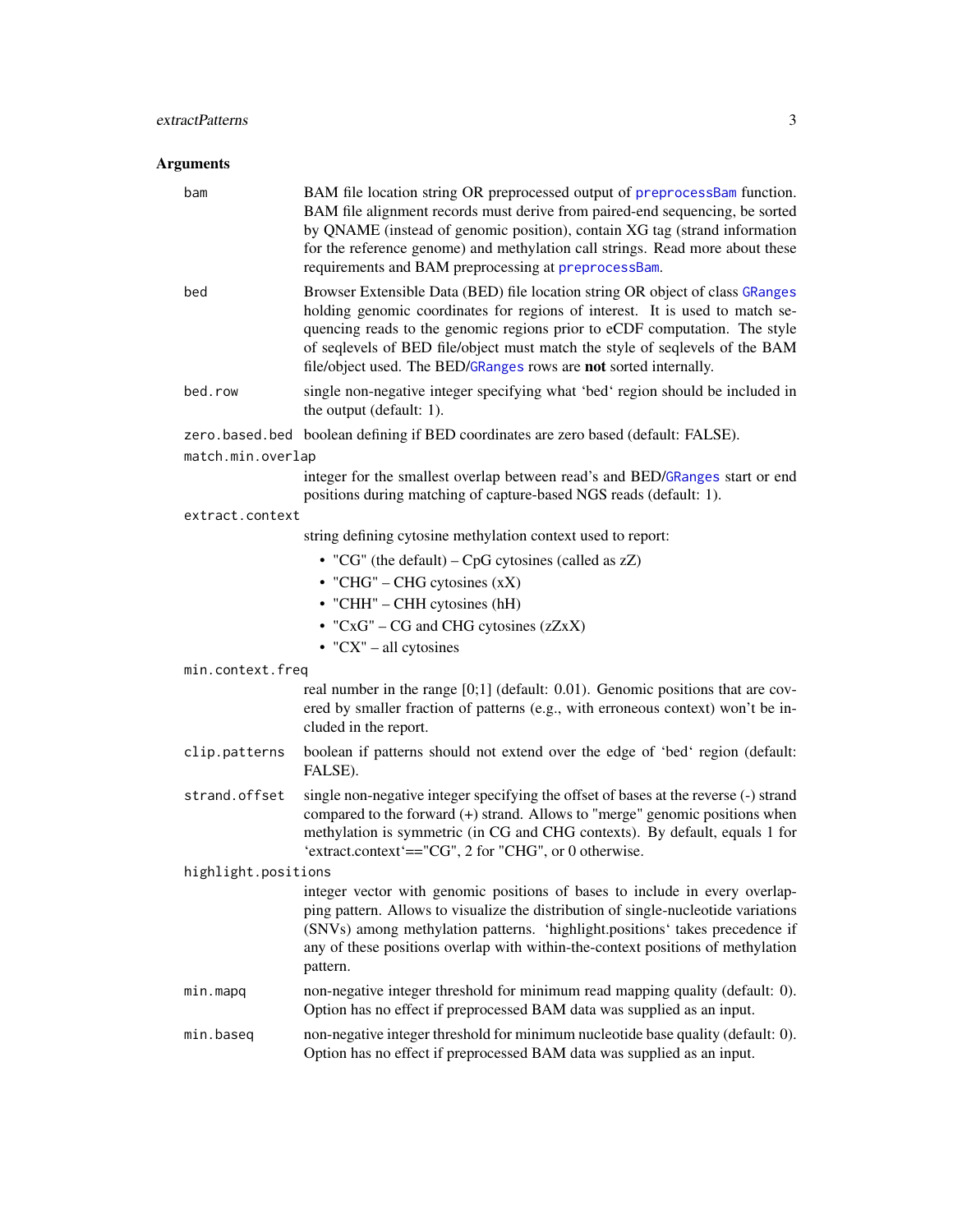<span id="page-3-0"></span>

| skip.duplicates |                                                                                                                                                                                                                                                      |
|-----------------|------------------------------------------------------------------------------------------------------------------------------------------------------------------------------------------------------------------------------------------------------|
|                 | boolean defining if duplicate aligned reads should be skipped (default: FALSE).<br>Option has no effect if preprocessed BAM data was supplied as an input OR<br>duplicate reads were not marked by alignment software.                               |
| nthreads        | non-negative integer for the number of HTSlib threads to be used during BAM<br>file decompression (default: 1). 2 threads make sense for the files larger than<br>100 MB. Option has no effect if preprocessed BAM data was supplied as an<br>input. |
| verbose         | boolean to report progress and timings (default: TRUE).                                                                                                                                                                                              |

The function matches reads (for paired-end sequencing alignment files - read pairs as a single entity) to the genomic region provided in a BED file/[GRanges](#page-0-0) object, extracts methylation statuses of bases within those reads, and returns a data frame which can be used for plotting of DNA methylation patterns.

#### Value

[data.table](#page-0-0) object containing per-read (pair) base methylation information for the genomic region of interest. The report columns are:

- seqnames read (pair) reference sequence name
- strand read (pair) strand
- start start of the read (pair)
- end end of the read (pair)
- nbase number of within-the-context bases for this read (pair)
- beta beta value of this read (pair), calculated as a ratio of the number of methylated withinthe-context bases to the total number of within-the-context bases
- pattern hex representation of 64-bit FNV-1a hash calculated for all reported base positions and bases in this read (pair). This hash value depends only on included genomic positions and their methylation call string chars (hHxXzZ) or nucleotides (ACGT, for highlighted bases only), thus it is expected to be unique for every methylation pattern, although equal for identical methylation patterns independently on read (pair) start, end, or strand (when correct 'strand.offset' is given)
- ... columns for each genomic position that hold corresponding methylation call string char, or NA if position is not present in the read (pair)

#### See Also

[preprocessBam](#page-20-1) for preloading BAM data, [generateCytosineReport](#page-12-1) for methylation statistics at the level of individual cytosines, [generateBedReport](#page-8-1) for genomic region-based statistics, [generateVcfReport](#page-16-1) for evaluating epiallele-SNV associations, [generateBedEcdf](#page-4-1) for analysing the distribution of perread beta values, and 'epialleleR' vignettes for the description of usage and sample data.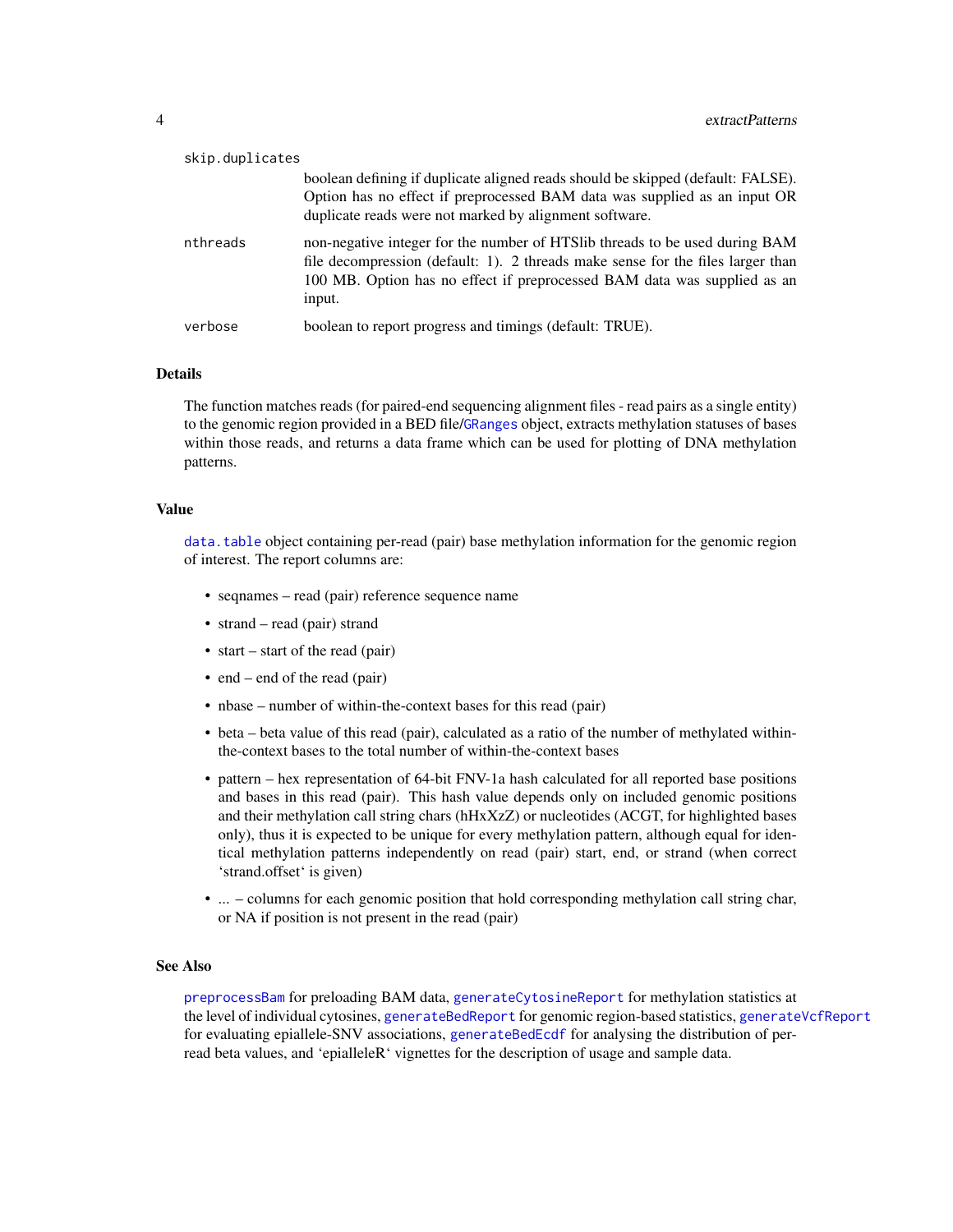#### <span id="page-4-0"></span>generateBedEcdf 5

#### Examples

```
# amplicon data
amplicon.bam <- system.file("extdata", "amplicon010meth.bam",
                            package="epialleleR")
amplicon.bed <- system.file("extdata", "amplicon.bed",
                            package="epialleleR")
# let's get our patterns
patterns <- extractPatterns(bam=amplicon.bam, bed=amplicon.bed, bed.row=3)
nrow(patterns) # read pairs overlap genomic region of interest
# these are positions of bases
base.positions <- grep("^[0-9]+$", colnames(patterns), value=TRUE)
# let's make a summary table with counts of every pattern
patterns.summary <- patterns[, c(lapply(.SD, unique), .N),
                             by=.(pattern, beta), .SDcols=base.positions]
nrow(patterns.summary) # unique methylation patterns
# let's melt and plot them
plot.data <- data.table::melt.data.table(patterns.summary,
  measure.vars=base.positions, variable.name="pos", value.name="base")
# categorical positions, all patterns sorted by beta
if (require("ggplot2", quietly=TRUE) & require("ggstance", quietly=TRUE)) {
  ggplot(na.omit(plot.data),
         aes(x=pos, y=reorder(pattern,beta),
             group=pattern, color=factor(base))) +
    geom_line(color="grey", position=position_dodgev(height=0.5)) +
    geom_point(position=position_dodgev(height=0.5)) +
    scale_colour_grey(start=0.8, end=0) +
    theme_light() +
    theme(axis.text.x=element_text(angle=60, hjust=1, vjust=1)) +
    labs(x="position", y="pattern", title="epialleles", color="base")
}
# continuous positions, nonunique patterns according to their counts
if (require("ggplot2", quietly=TRUE) & require("ggstance", quietly=TRUE)) {
  ggplot(na.omit(plot.data)[N>1],
         aes(x=as.numeric(as.character(pos)), y=factor(N),
             group=pattern, color=factor(base))) +
    geom_line(color="grey", position=position_dodgev(height=0.5)) +
    geom_point(position=position_dodgev(height=0.5)) +
    scale_colour_grey(start=0.8, end=0) +
    theme_light() +
    labs(x="position", y="count", title="epialleles", color="base")
}
```
<span id="page-4-1"></span>generateBedEcdf *generateBedEcdf*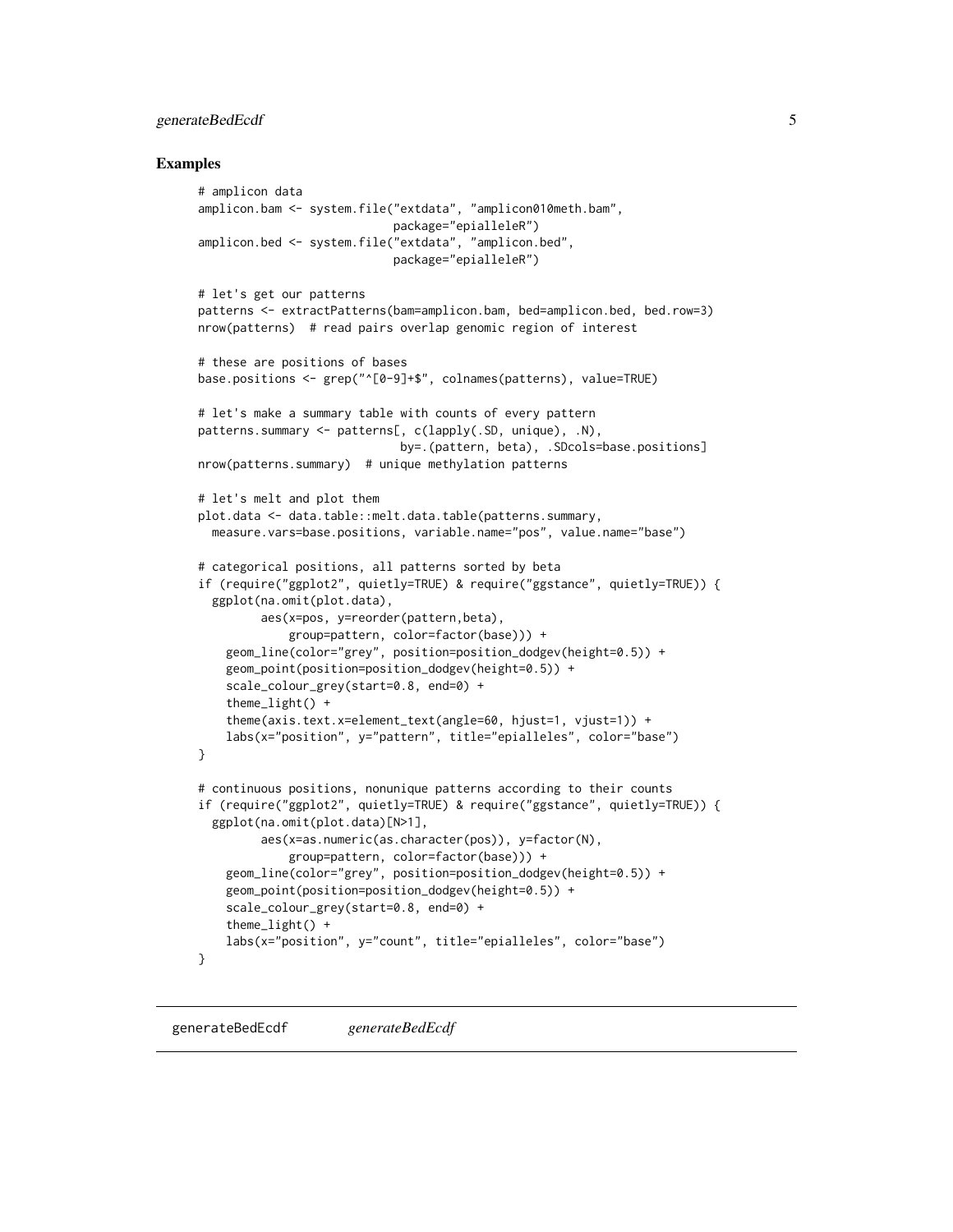#### <span id="page-5-0"></span>Description

This function computes empirical cumulative distribution functions (eCDF) for per-read beta values of the sequencing reads.

#### Usage

```
generateBedEcdf(
 bam,
 bed,
 bed.type = c("amplicon", "capture"),
 bed.rows = c(1),
  zero.based.bed = FALSE,
 match.tolerance = 1,
 match.min.overlap = 1,
 ecdf.context = c("CG", "CHG", "CHH", "CxG", "CX"),
 minmapq = 0,
 min.\text{baseq} = \emptyset,skip.duplicates = FALSE,
 nthreads = 1,verbose = TRUE
\mathcal{L}
```

| bam      | BAM file location string OR preprocessed output of preprocessBam function.<br>BAM file alignment records must derive from paired-end sequencing, be sorted<br>by QNAME (instead of genomic position), contain XG tag (strand information<br>for the reference genome) and methylation call strings. Read more about these<br>requirements and BAM preprocessing at preprocessBam.                                 |
|----------|-------------------------------------------------------------------------------------------------------------------------------------------------------------------------------------------------------------------------------------------------------------------------------------------------------------------------------------------------------------------------------------------------------------------|
| bed      | Browser Extensible Data (BED) file location string OR object of class GRanges<br>holding genomic coordinates for regions of interest. It is used to match se-<br>quencing reads to the genomic regions prior to eCDF computation. The style<br>of seqlevels of BED file/object must match the style of seqlevels of the BAM<br>file/object used.                                                                  |
| bed.type | character string for the type of assay that was used to produce sequencing reads:                                                                                                                                                                                                                                                                                                                                 |
|          | • "amplicon" (the default) – used for amplicon-based next-generation se-<br>quencing when exact coordinates of sequenced fragments are known. Match-<br>ing of reads to genomic ranges are then performed by the read's start or<br>end positions, either of which should be no further than 'match.tolerance'<br>bases away from the start or end position of genomic ranges given in BED<br>file/GRanges object |
|          | • "capture" - used for capture-based next-generation sequencing when reads<br>partially overlap with the capture target regions. Read is considered to<br>match the genomic range when their overlap is more or equal to 'match.min.overlap'.<br>If read matches two or more BED genomic regions, only the first match is<br>taken (input GRanges are not sorted internally)                                      |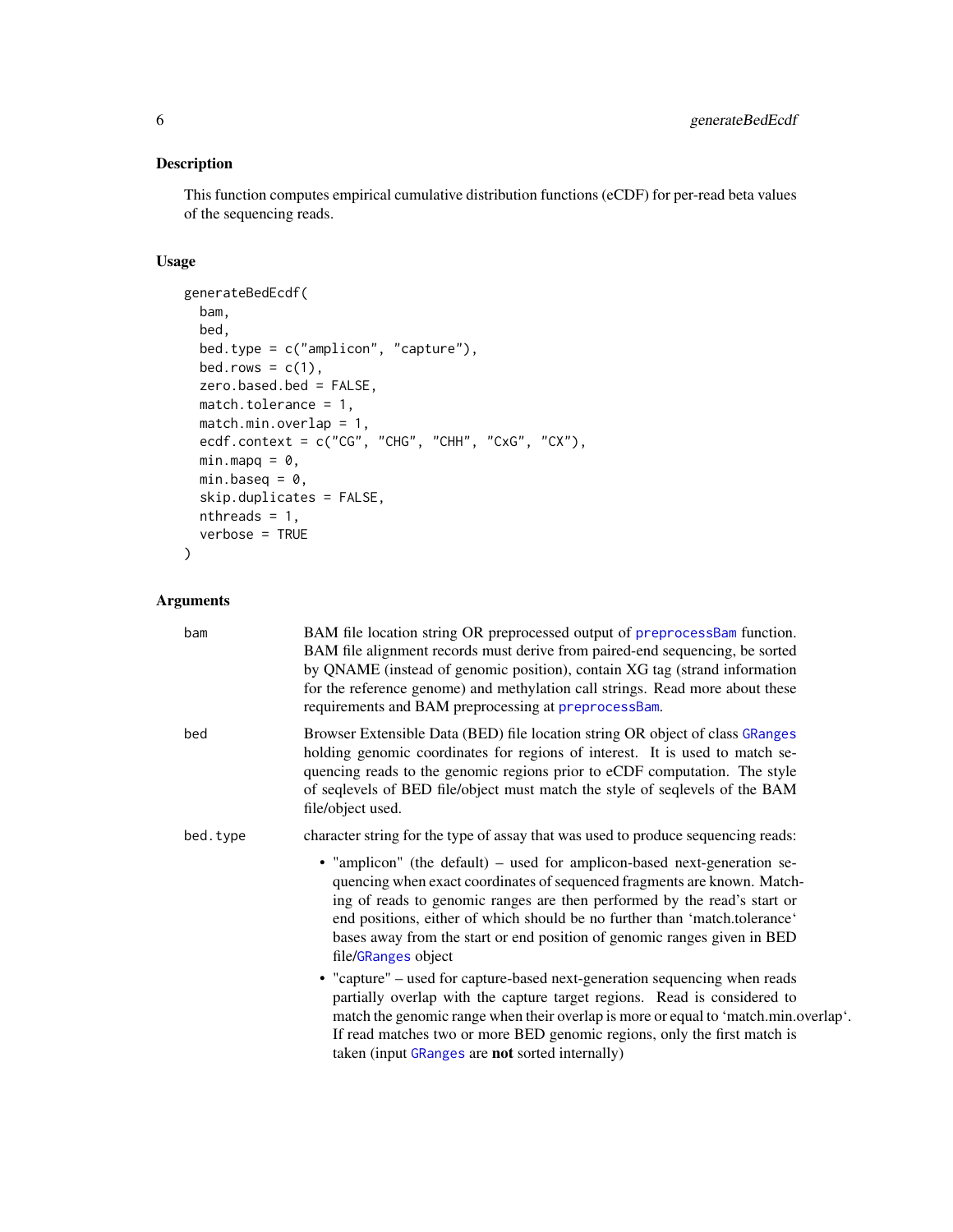<span id="page-6-0"></span>

| bed.rows          | integer vector specifying what 'bed' regions should be included in the output. If<br>'c(1)' (the default), then function returns eCDFs for the first region of 'bed', if<br>NULL - eCDF functions for all 'bed' genomic regions as well as for the reads<br>that didn't match any of the regions (last element of the return value; only if<br>there are such reads). |  |  |  |
|-------------------|-----------------------------------------------------------------------------------------------------------------------------------------------------------------------------------------------------------------------------------------------------------------------------------------------------------------------------------------------------------------------|--|--|--|
| match.tolerance   | zero.based.bed boolean defining if BED coordinates are zero based (default: FALSE).                                                                                                                                                                                                                                                                                   |  |  |  |
|                   | integer for the largest difference between read's and BED GRanges start or end<br>positions during matching of amplicon-based NGS reads (default: 1).                                                                                                                                                                                                                 |  |  |  |
| match.min.overlap |                                                                                                                                                                                                                                                                                                                                                                       |  |  |  |
|                   | integer for the smallest overlap between read's and BED GRanges start or end<br>positions during matching of capture-based NGS reads (default: 1). If read<br>matches two or more BED genomic regions, only the first match is taken (input<br>GRanges are not sorted internally).                                                                                    |  |  |  |
| ecdf.context      | string defining cytosine methylation context used for computing within-the-<br>context and out-of-context eCDFs:                                                                                                                                                                                                                                                      |  |  |  |
|                   | • "CG" (the default) – within-the-context: CpG cytosines (called as zZ), out-<br>of-context: all the other cytosines (hHxX)                                                                                                                                                                                                                                           |  |  |  |
|                   | • "CHG" - within-the-context: CHG cytosines (xX), out-of-context: hHzZ                                                                                                                                                                                                                                                                                                |  |  |  |
|                   | • "CHH" - within-the-context: CHH cytosines (hH), out-of-context: xXzZ                                                                                                                                                                                                                                                                                                |  |  |  |
|                   | • " $CxG$ " – within-the-context: CG and CHG cytosines ( $zZxx$ ), out-of-context:<br>CHH cytosines (hH)                                                                                                                                                                                                                                                              |  |  |  |
|                   | $\cdot$ "CX" – all cytosines are considered within-the-context                                                                                                                                                                                                                                                                                                        |  |  |  |
| min.mapq          | non-negative integer threshold for minimum read mapping quality (default: 0).<br>Option has no effect if preprocessed BAM data was supplied as an input.                                                                                                                                                                                                              |  |  |  |
| min.baseq         | non-negative integer threshold for minimum nucleotide base quality (default: 0).<br>Option has no effect if preprocessed BAM data was supplied as an input.                                                                                                                                                                                                           |  |  |  |
| skip.duplicates   |                                                                                                                                                                                                                                                                                                                                                                       |  |  |  |
|                   | boolean defining if duplicate aligned reads should be skipped (default: FALSE).<br>Option has no effect if preprocessed BAM data was supplied as an input OR<br>duplicate reads were not marked by alignment software.                                                                                                                                                |  |  |  |
| nthreads          | non-negative integer for the number of HTSlib threads to be used during BAM<br>file decompression (default: 1). 2 threads make sense for the files larger than<br>100 MB. Option has no effect if preprocessed BAM data was supplied as an<br>input.                                                                                                                  |  |  |  |
| verbose           | boolean to report progress and timings (default: TRUE).                                                                                                                                                                                                                                                                                                               |  |  |  |

The function matches reads (for paired-end sequencing alignment files - read pairs as a single entity) to the genomic regions provided in a BED file/[GRanges](#page-0-0) object, computes average per-read beta values according to the cytosine context parameter 'ecdf.context', and returns a list of eCDFs for within- and out-of-context average per-read beta values, which can be used for plotting.

The resulting eCDFs and their plots can be used to characterise the methylation pattern of a particular genomic region, e.g. if reads that match to that region are methylated in an "all-CpGs-or-none" manner or if some intermediate methylation levels are more frequent.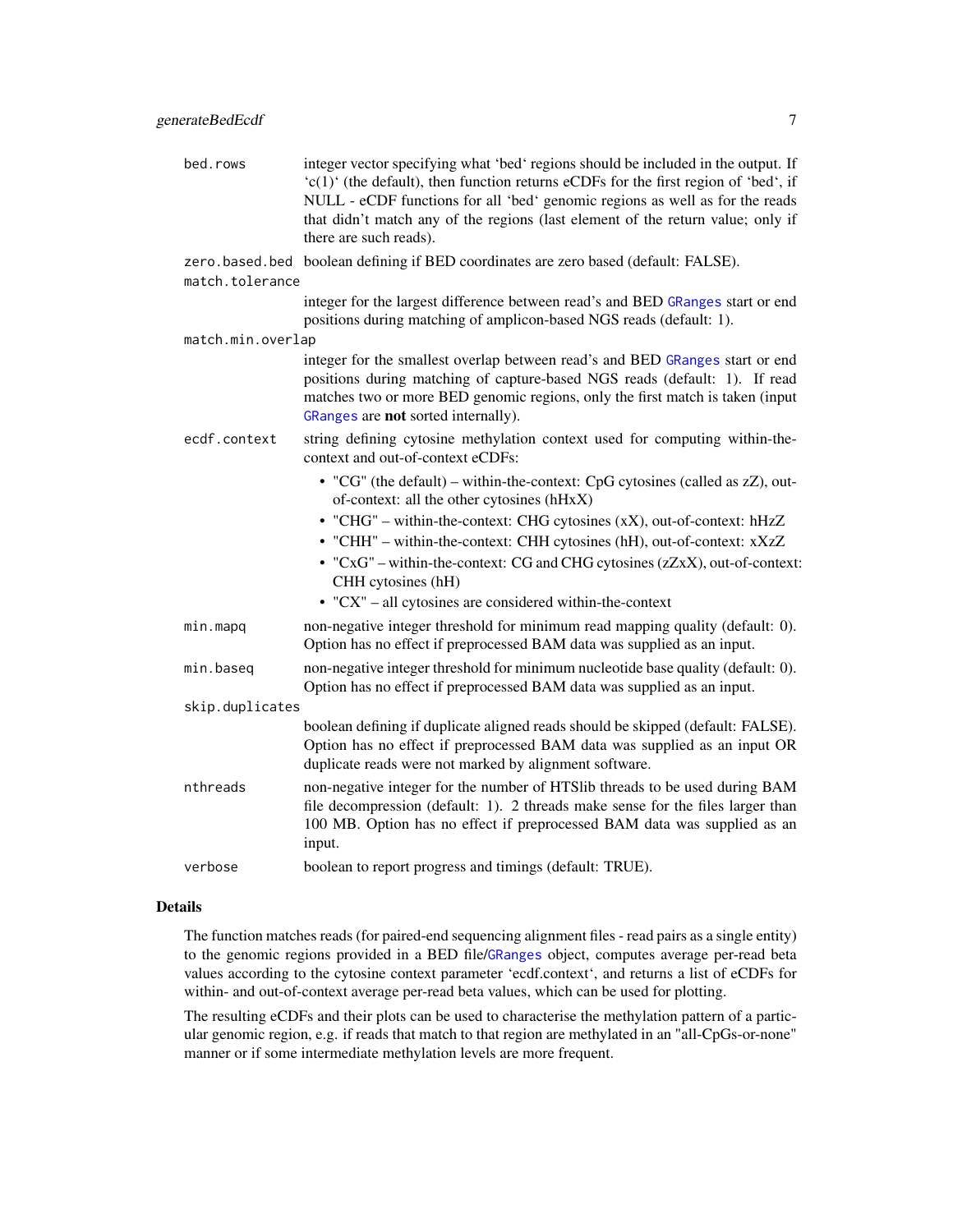#### Value

list with a number of elements equal to the length of 'bed.rows' (if not NULL), or to the number of genomic regions within 'bed' (if 'bed.rows==NULL') plus one item for all reads not matching 'bed' genomic regions (if any). Every list item is a list on it's own, consisting of two eCDF functions for within- and out-of-context per-read beta values.

#### See Also

[preprocessBam](#page-20-1) for preloading BAM data, [generateCytosineReport](#page-12-1) for methylation statistics at the level of individual cytosines, [generateBedReport](#page-8-1) for genomic region-based statistics, [generateVcfReport](#page-16-1) for evaluating epiallele-SNV associations, [extractPatterns](#page-1-1) for exploring methylation patterns, and 'epialleleR' vignettes for the description of usage and sample data.

#### Examples

```
# amplicon data
amplicon.bam <- system.file("extdata", "amplicon010meth.bam",
                            package="epialleleR")
amplicon.bed <- system.file("extdata", "amplicon.bed",
                            package="epialleleR")
# let's compute eCDF
amplicon.ecdfs <- generateBedEcdf(bam=amplicon.bam, bed=amplicon.bed,
                                  bed.rows=NULL)
# there are 5 items in amplicon.ecdfs, let's plot them all
par(mfrow=c(1,length(amplicon.ecdfs)))
# cycle through items
for (x in 1:length(amplicon.ecdfs)) {
  # four of them have names corresponding to amplicon.bed genomic regions,
  # fifth - NA for all the reads that don't match to any of those regions
  main <- if (is.na(names(amplicon.ecdfs[x]))) "unmatched"
          else names(amplicon.ecdfs[x])
  # plotting eCDF for within-the-context per-read beta values (in red)
  plot(amplicon.ecdfs[[x]]$context, col="red", verticals=TRUE,
       do.points=FALSE, xlim=c(0,1), xlab="per-read beta value",
       ylab="cumulative density", main=main)
  # adding eCDF for out-of-context per-read beta values (in blue)
  plot(amplicon.ecdfs[[x]]$out.of.context, add=TRUE, col="blue",
       verticals=TRUE, do.points=FALSE)
}
# recover default plotting parameters
par(mfrow=c(1,1))
```
<span id="page-7-0"></span>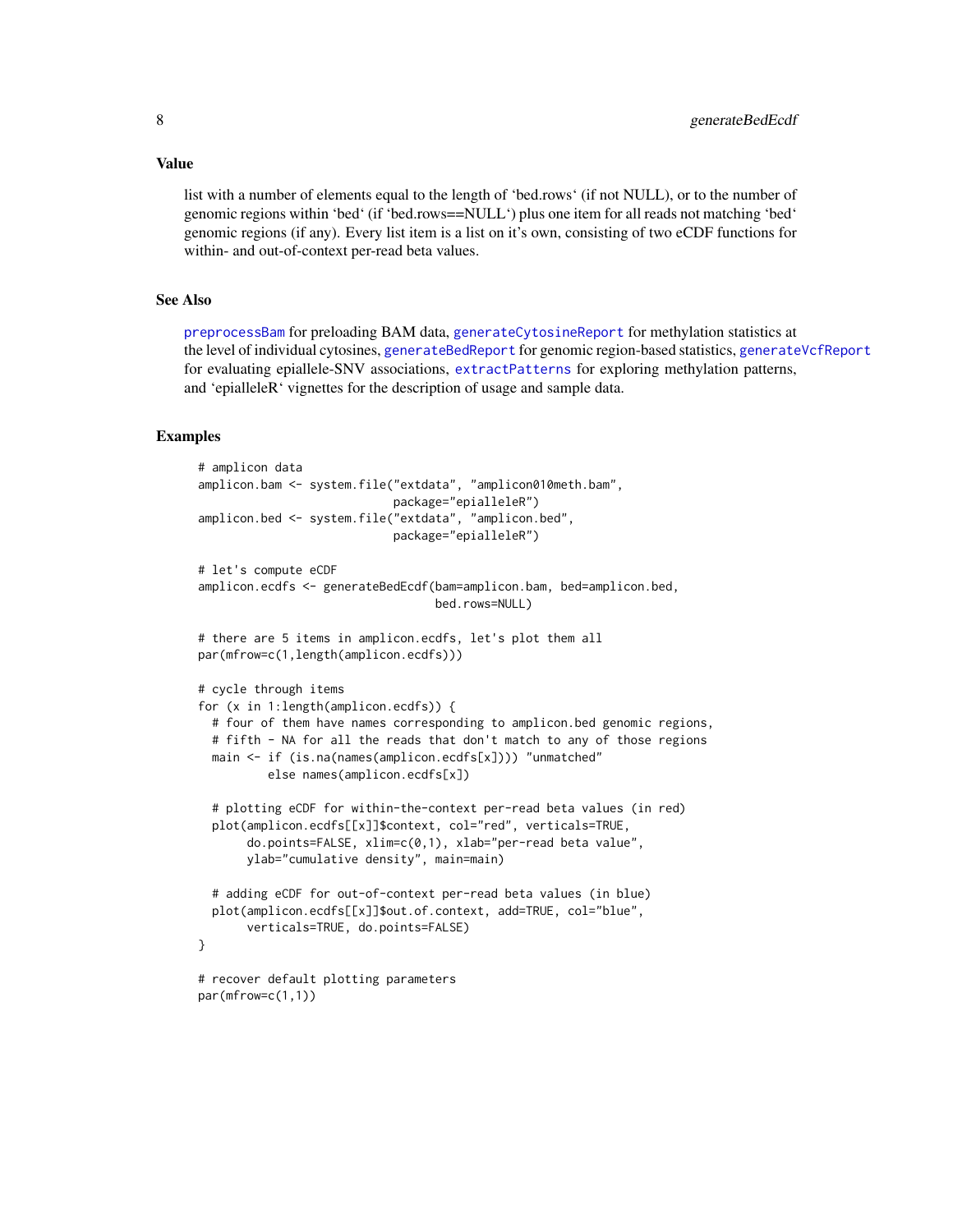#### <span id="page-8-1"></span><span id="page-8-0"></span>Description

'generateBedReport', 'generateAmpliconReport', 'generateCaptureReport' – these functions match BAM reads to the set of genomic locations and return the fraction of reads with an average methylation level passing an arbitrary threshold.

#### Usage

```
generateAmpliconReport(
 bam,
 bed,
  report.file = NULL,
  zero.based.bed = FALSE,
 match.tolerance = 1,
  threshold.reads = TRUE,
  threshold.context = c("CG", "CHG", "CHH", "CxG", "CX"),
 min.context.sites = 2,
 min.context.beta = 0.5,
 max.outofcontext.beta = 0.1,
 minmapq = 0,
 min.\text{baseq} = 0,
  skip.duplicates = FALSE,
 nthreads = 0,
  gzip = FALSE,
 verbose = TRUE
\lambdagenerateCaptureReport(
 bam,
 bed,
  report.file = NULL,
  zero.based.bed = FALSE,
 match.min. overlap = 1,threshold.reads = TRUE,
  threshold.context = c("CG", "CHG", "CHH", "CxG", "CX"),
 min.context.sites = 2,
 min.context.beta = 0.5,
 max.outofcontext.beta = 0.1,
 min.maxq = 0,
 min.baseq = 0,
  skip.duplicates = FALSE,
  nthreads = 0,
  gzip = FALSE,
  verbose = TRUE
```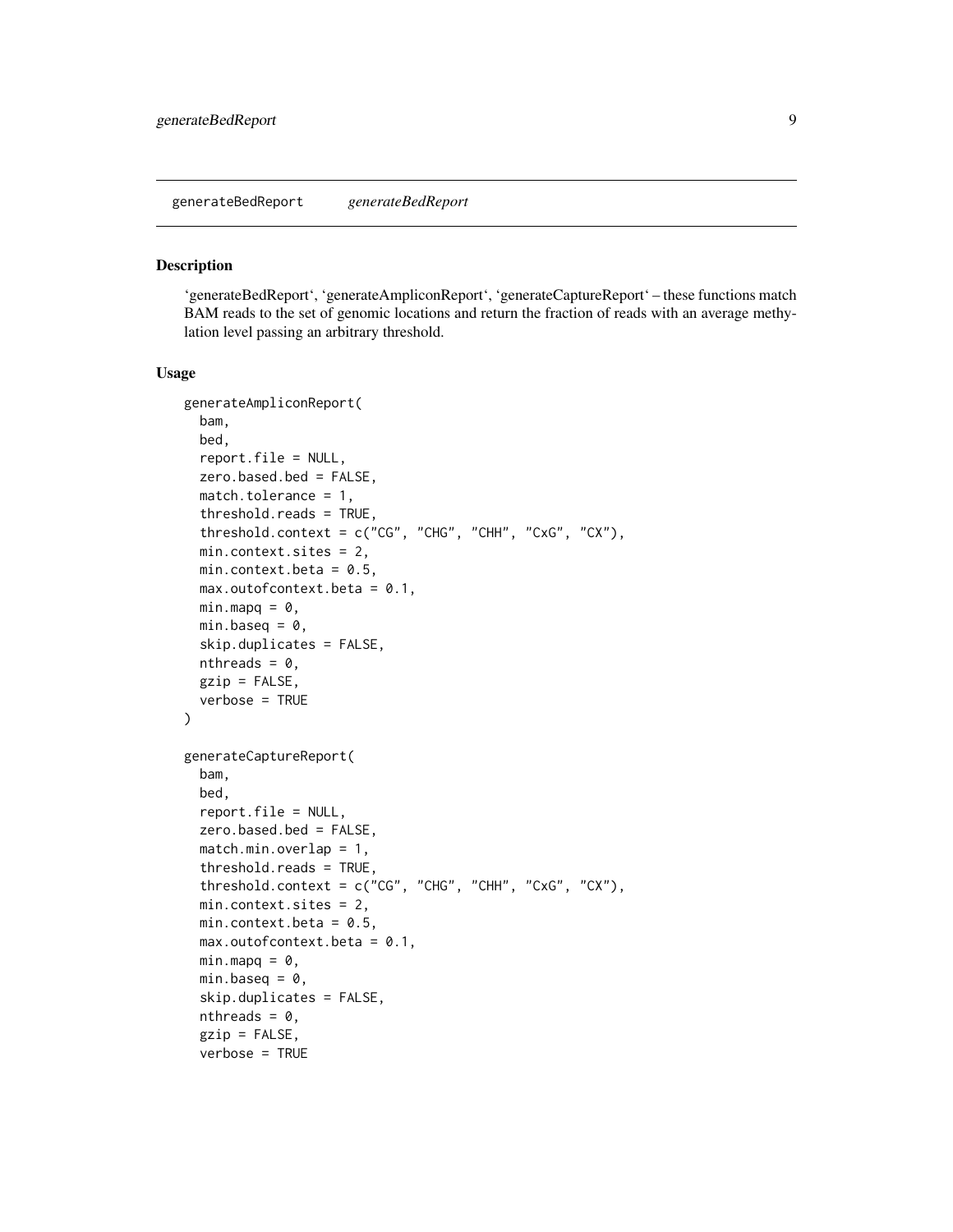```
generateBedReport(
 bam,
 bed,
 report.file = NULL,
 zero.based.bed = FALSE,
 bed.type = c("amplicon", "capture"),
 match.tolerance = 1,
 match.min.overlap = 1,
  threshold.reads = TRUE,
  threshold.context = c("CG", "CHG", "CHH", "CxG", "CX"),
 min.context.sites = 2,
 min.context.beta = 0.5,
 max.outofcontext.beta = 0.1,
 minmapq = 0,
 min.\text{baseq} = \emptyset,skip.duplicates = FALSE,
 nthreads = 1,gzip = FALSE,
 verbose = TRUE
\mathcal{L}
```
#### Arguments

| bam             | BAM file location string OR preprocessed output of preprocessBam function.<br>BAM file alignment records must derive from paired-end sequencing, be sorted<br>by QNAME (instead of genomic position), contain XG tag (strand information<br>for the reference genome) and methylation call strings. Read more about these<br>requirements and BAM preprocessing at preprocessBam.    |  |  |  |  |
|-----------------|--------------------------------------------------------------------------------------------------------------------------------------------------------------------------------------------------------------------------------------------------------------------------------------------------------------------------------------------------------------------------------------|--|--|--|--|
| bed             | Browser Extensible Data (BED) file location string OR object of class GRanges<br>holding genomic coordinates for regions of interest. The style of seqlevels of<br>BED file/object must be the same as the style of seqlevels of BAM file/object<br>used.                                                                                                                            |  |  |  |  |
| report.file     | file location string to write the BED report. If NULL (the default) then report is<br>returned as a data. table object.                                                                                                                                                                                                                                                              |  |  |  |  |
|                 | zero.based.bed boolean defining if BED coordinates are zero based (default: FALSE).                                                                                                                                                                                                                                                                                                  |  |  |  |  |
| match.tolerance |                                                                                                                                                                                                                                                                                                                                                                                      |  |  |  |  |
|                 | integer for the largest difference between read's and BED GRanges start or end<br>positions during matching of amplicon-based NGS reads (default: 1).                                                                                                                                                                                                                                |  |  |  |  |
| threshold.reads |                                                                                                                                                                                                                                                                                                                                                                                      |  |  |  |  |
|                 | boolean defining if sequence reads should be thresholded before counting reads<br>belonging to variant epialleles (default: TRUE). Disabling thresholding is pos-<br>sible but makes no sense in this context as all the reads will be assigned to the<br>variant epiallele, which will result in VEF==1 (in such case 'NA' VEF values<br>are returned in order to avoid confusion). |  |  |  |  |
|                 | threshold.context                                                                                                                                                                                                                                                                                                                                                                    |  |  |  |  |
|                 | string defining cytosine methylation context used for thresholding the reads:                                                                                                                                                                                                                                                                                                        |  |  |  |  |

<span id="page-9-0"></span>

 $\mathcal{L}$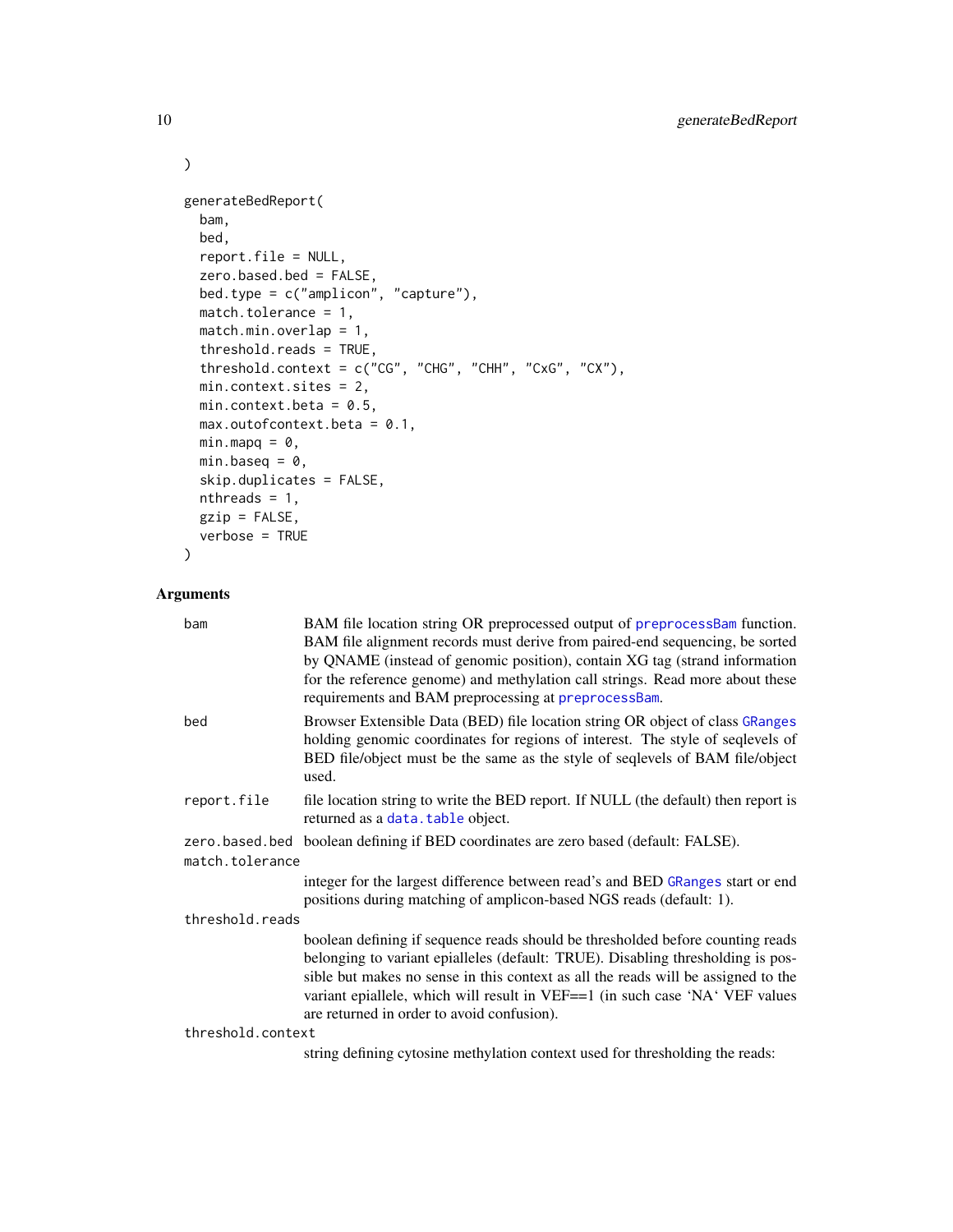- "CG" (the default) within-the-context: CpG cytosines (called as zZ), outof-context: all the other cytosines (hHxX)
- "CHG" within-the-context: CHG cytosines (xX), out-of-context: hHzZ
- "CHH" within-the-context: CHH cytosines (hH), out-of-context: xXzZ
- "CxG" within-the-context: CG and CHG cytosines (zZxX), out-of-context: CHH cytosines (hH)
- "CX" all cytosines are considered within-the-context, this effectively results in no thresholding
- This option has no effect when read thresholding is disabled.
- min.context.sites

non-negative integer for minimum number of cytosines within the 'threshold.context' (default: 2). Reads containing fewer within-the-context cytosines are considered completely unmethylated (thus belonging to the reference epiallele). This option has no effect when read thresholding is disabled.

```
min.context.beta
```
real number in the range [0;1] (default: 0.5). Reads with average beta value for within-the-context cytosines below this threshold are considered completely unmethylated (thus belonging to the reference epiallele). This option has no effect when read thresholding is disabled.

max.outofcontext.beta

real number in the range [0;1] (default: 0.1). Reads with average beta value for out-of-context cytosines above this threshold are considered completely unmethylated (thus belonging to the reference epiallele). This option has no effect when read thresholding is disabled.

- min.mapq non-negative integer threshold for minimum read mapping quality (default: 0). Option has no effect if preprocessed BAM data was supplied as an input.
- min.baseq non-negative integer threshold for minimum nucleotide base quality (default: 0). Option has no effect if preprocessed BAM data was supplied as an input.
- skip.duplicates

boolean defining if duplicate aligned reads should be skipped (default: FALSE). Option has no effect if preprocessed BAM data was supplied as an input OR duplicate reads were not marked by alignment software.

- nthreads non-negative integer for the number of HTSlib threads to be used during BAM file decompression (default: 1). 2 threads make sense for the files larger than 100 MB. Option has no effect if preprocessed BAM data was supplied as an input.
- gzip boolean to compress the report (default: FALSE).

```
verbose boolean to report progress and timings (default: TRUE).
```
match.min.overlap

integer for the smallest overlap between read's and BED [GRanges](#page-0-0) start or end positions during matching of capture-based NGS reads (default: 1). If read matches two or more BED genomic regions, only the first match is taken (input [GRanges](#page-0-0) are not sorted internally).

bed.type character string for the type of assay that was used to produce sequencing reads: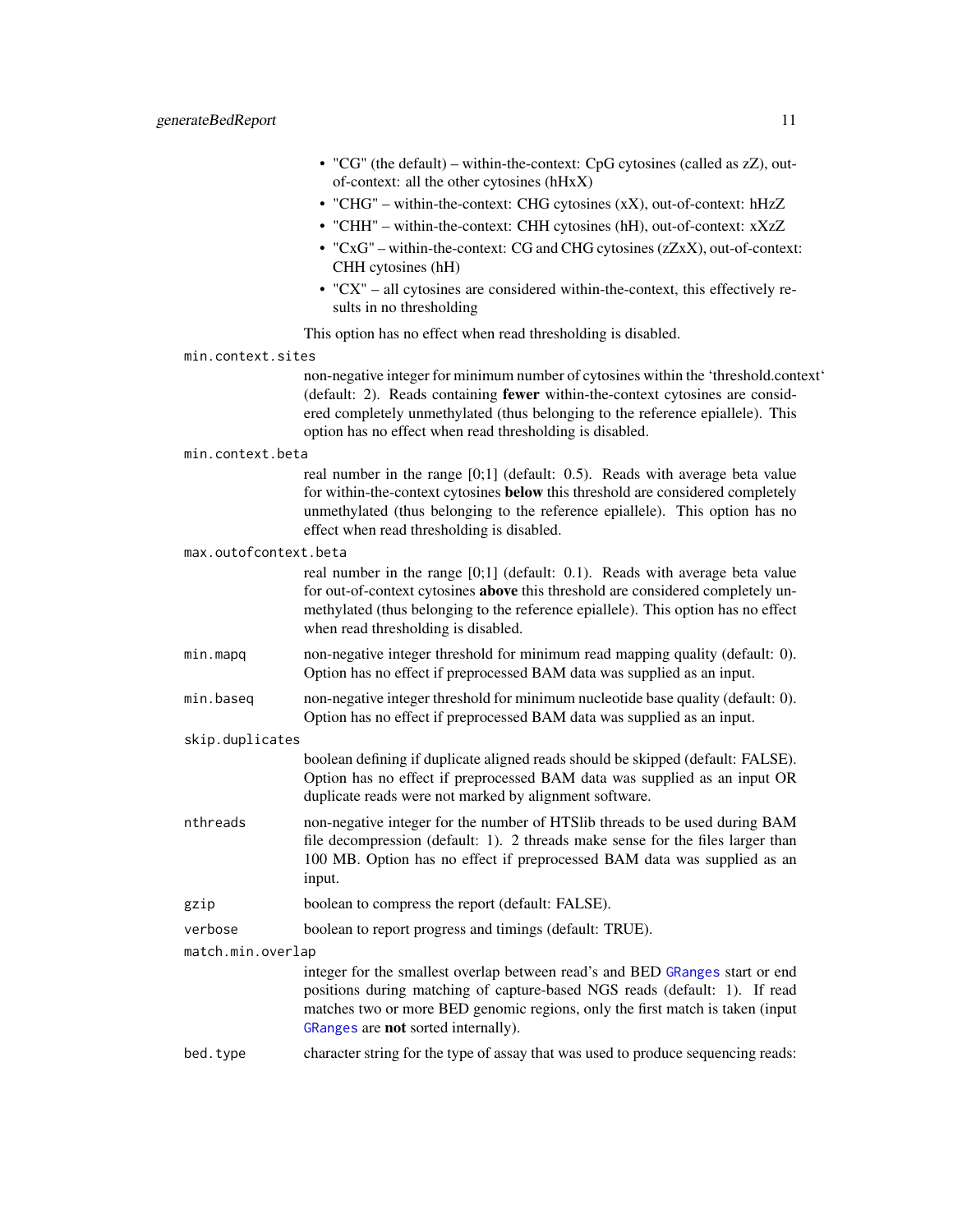- <span id="page-11-0"></span>• "amplicon" (the default) – used for amplicon-based next-generation sequencing when exact coordinates of sequenced fragments are known. Matching of reads to genomic ranges are then performed by the read's start or end positions, either of which should be no further than 'match.tolerance' bases away from the start or end position of genomic ranges given in BED file/[GRanges](#page-0-0) object
- "capture" used for capture-based next-generation sequencing when reads partially overlap with the capture target regions. Read is considered to match the genomic range when their overlap is more or equal to 'match.min.overlap'. If read matches two or more BED genomic regions, only the first match is taken (input [GRanges](#page-0-0) are not sorted internally)

Functions report hypermethylated variant epiallele frequencies (VEF) per genomic region of interest using BAM and BED files as input. Reads (for paired-end sequencing alignment files - read pairs as a single entity) are matched to genomic locations by exact coordinates ('generateAmpliconReport' or 'generateBedReport' with an option bed.type="amplicon") or minimum overlap ('generateCaptureReport' or 'generateBedReport' with an option bed.type="capture") – the former to be used for amplicon-based NGS data, while the latter – for the capture-based NGS data. The function's logic is explained below.

Let's suppose we have a BAM file with four reads, all mapped to the "+" strand of chromosome 1, positions 1-16. The genomic range is supplied as a parameter 'bed = as("chr1:1-100", "GRanges")'. Assuming the default values for the thresholding parameters (threshold.reads = TRUE, threshold.context = "CG", min.context.sites = 2, min.context.beta = 0.5, max.outofcontext.beta = 0.1), the input and results will look as following:

| threshold explained |                                                    |
|---------------------|----------------------------------------------------|
| below               | $min.context.sites < 2 (only one zZ base)$         |
| above               | pass all criteria                                  |
| below               | max.outofcontext.beta > $0.1$ (1XH / 3xXhH = 0.33) |
| below               | min.context.beta < $0.5$ (1Z / 3zZ = 0.33)         |
|                     |                                                    |

Only the second read will satisfy all of the thresholding criteria, leading to the following BED report (given that all reads map to chr1:+:1-16):

| sequames start end width strand nreads+ nreads- VEF |  |         |  |      |
|-----------------------------------------------------|--|---------|--|------|
| chr1                                                |  | 100 100 |  | 0.25 |

#### Value

[data.table](#page-0-0) object containing VEF report for BED [GRanges](#page-0-0) or NULL if report.file was specified. If BAM file contains reads that would not match to any of BED [GRanges](#page-0-0), the last row in the report will contain information on such reads (with seqnames, start and end equal to NA). The report columns are:

- seqnames reference sequence name
- start start of genomic region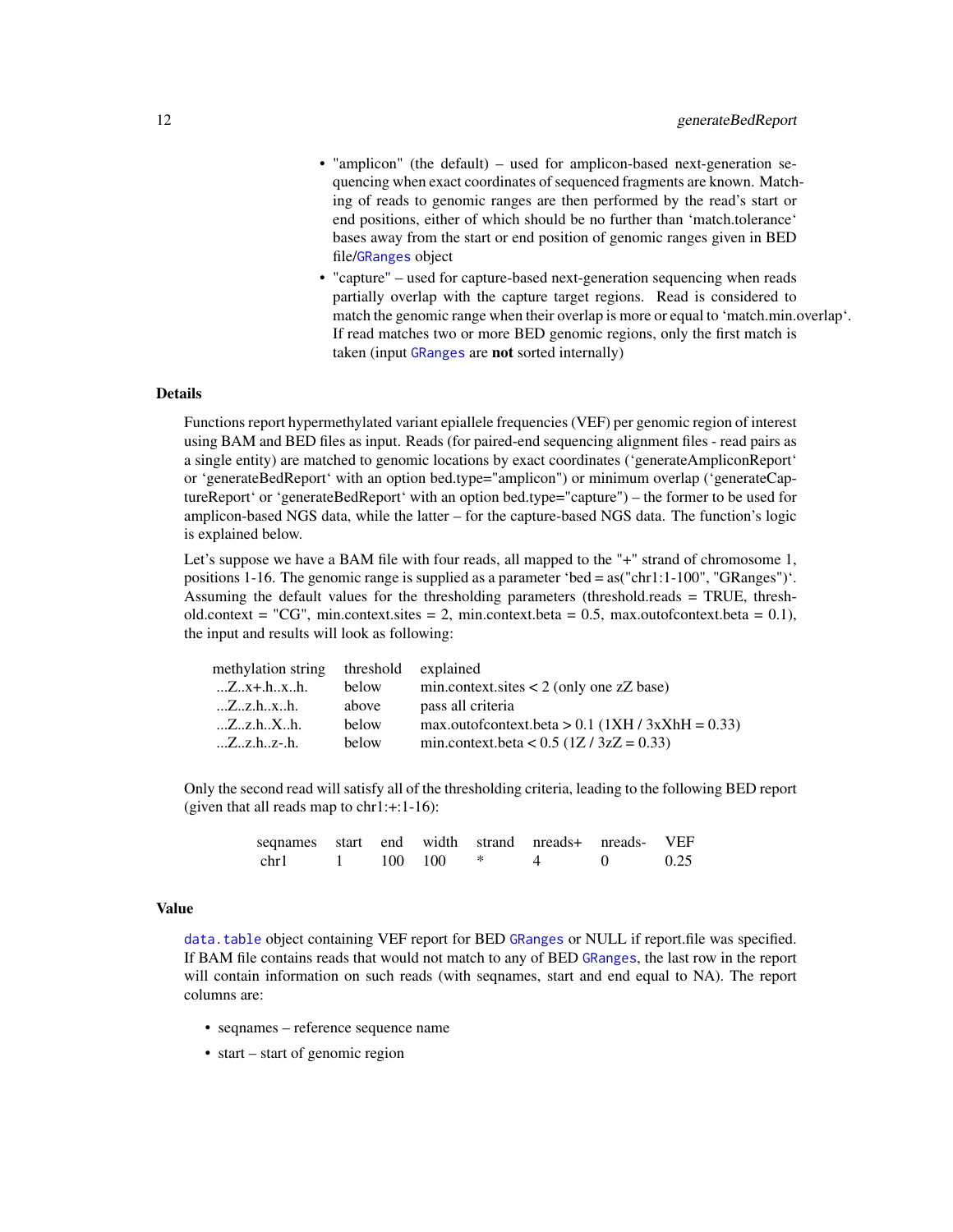- <span id="page-12-0"></span>• end – end of genomic region
- width width of genomic region
- strand strand
- ... other columns that were present in BED or metadata columns of [GRanges](#page-0-0) object
- nreads+ number of reads (pairs) mapped to the forward ("+") strand
- nreads- number of reads (pairs) mapped to the reverse ("-") strand
- VEF frequency of reads passing the threshold

#### See Also

[preprocessBam](#page-20-1) for preloading BAM data, [generateCytosineReport](#page-12-1) for methylation statistics at the level of individual cytosines, [generateVcfReport](#page-16-1) for evaluating epiallele-SNV associations, [extractPatterns](#page-1-1) for exploring methylation patterns, [generateBedEcdf](#page-4-1) for analysing the distribution of per-read beta values, and 'epialleleR' vignettes for the description of usage and sample data.

[GRanges](#page-0-0) class for working with genomic ranges, [seqlevelsStyle](#page-0-0) function for getting or setting the seqlevels style.

#### Examples

```
# amplicon data
amplicon.bam <- system.file("extdata", "amplicon010meth.bam",
                              package="epialleleR")
amplicon.bed <- system.file("extdata", "amplicon.bed",
                              package="epialleleR")
amplicon.report <- generateAmpliconReport(bam=amplicon.bam,
                                         bed=amplicon.bed)
# capture NGS
capture.bam <- system.file("extdata", "capture.bam",
                             package="epialleleR")
capture.bed <- system.file("extdata", "capture.bed",
                             package="epialleleR")
capture.report <- generateCaptureReport(bam=capture.bam, bed=capture.bed)
# generateAmpliconReport and generateCaptureReport are just aliases
# of the generateBedReport
bed.report <- generateBedReport(bam=capture.bam, bed=capture.bed,
                                bed.type="capture")
identical(capture.report, bed.report)
```
<span id="page-12-1"></span>generateCytosineReport

*generateCytosineReport*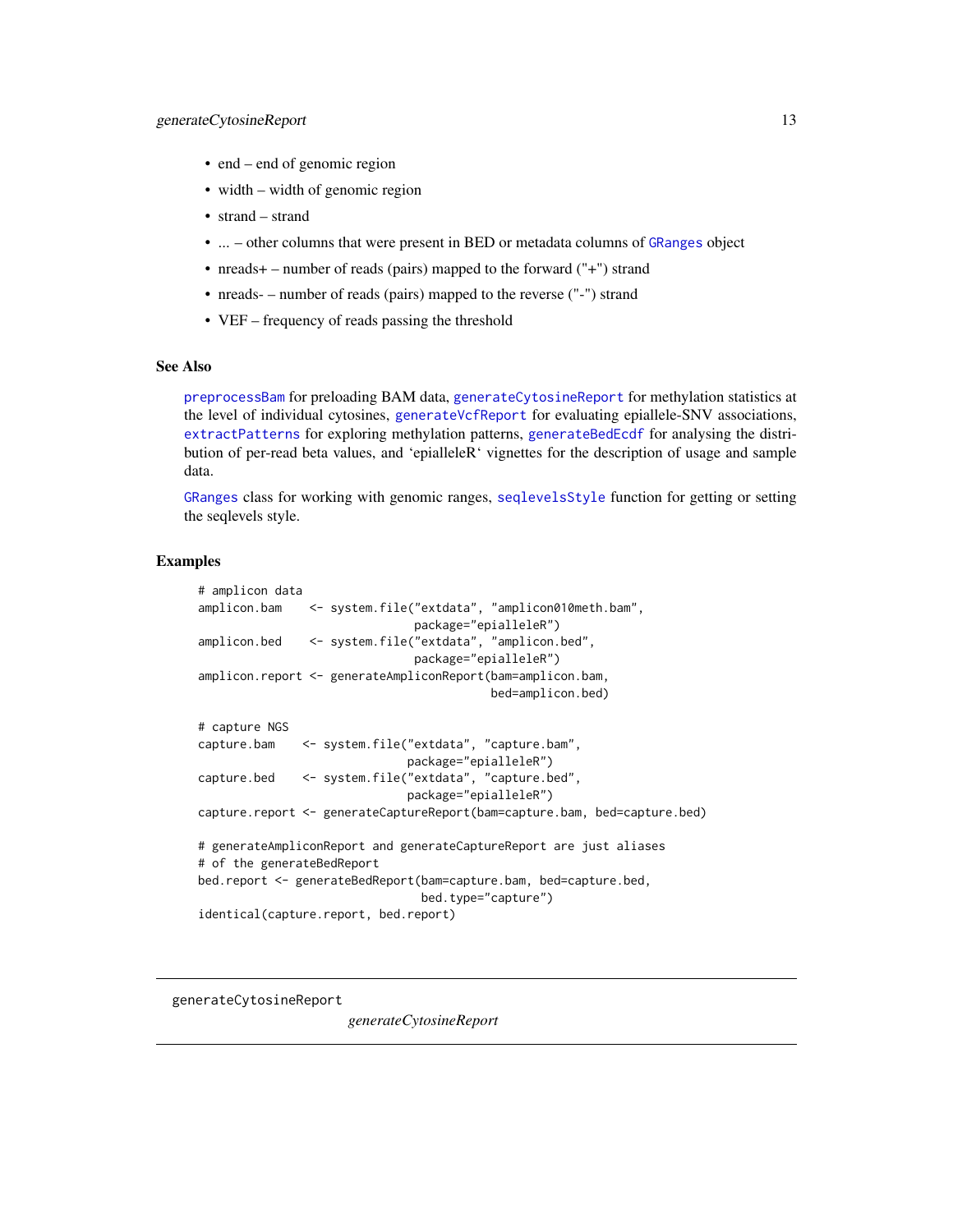#### <span id="page-13-0"></span>Description

This function counts methylated and unmethylated DNA bases taking into the account average methylation level of the entire sequence read.

#### Usage

```
generateCytosineReport(
 bam,
  report.file = NULL,
  threshold.reads = TRUE,
  threshold.context = c("CG", "CHG", "CHH", "CxG", "CX"),
 min.context.sites = 2,
 min.context.beta = 0.5,
 max.outofcontext. beta = 0.1,report.context = threshold.context,
 minmapq = 0,
 min.baseq = 0,
  skip.duplicates = FALSE,
 nthreads = 1,
 gzip = FALSE,
 verbose = TRUE
)
```

| bam                                                                           | BAM file location string OR preprocessed output of preprocessBam function.<br>BAM file alignment records must derive from paired-end sequencing, be sorted<br>by QNAME (instead of genomic position), contain XG tag (strand information<br>for the reference genome) and methylation call strings. Read more about these<br>requirements and BAM preprocessing at preprocessBam. |  |  |  |  |
|-------------------------------------------------------------------------------|-----------------------------------------------------------------------------------------------------------------------------------------------------------------------------------------------------------------------------------------------------------------------------------------------------------------------------------------------------------------------------------|--|--|--|--|
| report.file                                                                   | file location string to write the cytosine report. If NULL (the default) then report<br>is returned as a data. table object.                                                                                                                                                                                                                                                      |  |  |  |  |
| threshold.reads                                                               |                                                                                                                                                                                                                                                                                                                                                                                   |  |  |  |  |
|                                                                               | boolean defining if sequence reads (read pairs) should be thresholded before<br>counting methylated cytosines (default: TRUE). Disabling thresholding makes<br>the report virtually indistinguishable from the ones generated by other software,<br>such as Bismark or Illumina DRAGEN Bio IT Platform.                                                                           |  |  |  |  |
| threshold.context                                                             |                                                                                                                                                                                                                                                                                                                                                                                   |  |  |  |  |
| string defining cytosine methylation context used for thresholding the reads: |                                                                                                                                                                                                                                                                                                                                                                                   |  |  |  |  |
|                                                                               | • "CG" (the default) – within-the-context: CpG cytosines (called as $zZ$ ), out-<br>of-context: all the other cytosines (hHxX)                                                                                                                                                                                                                                                    |  |  |  |  |
|                                                                               | • "CHG" - within-the-context: CHG cytosines (xX), out-of-context: hHzZ                                                                                                                                                                                                                                                                                                            |  |  |  |  |
|                                                                               | • "CHH" – within-the-context: CHH cytosines (hH), out-of-context: xXzZ                                                                                                                                                                                                                                                                                                            |  |  |  |  |
|                                                                               | • " $CxG$ " – within-the-context: CG and CHG cytosines ( $zZxx$ ), out-of-context:<br>CHH cytosines (hH)                                                                                                                                                                                                                                                                          |  |  |  |  |
|                                                                               | • "CX" - all cytosines are considered within-the-context, this effectively re-<br>sults in no thresholding                                                                                                                                                                                                                                                                        |  |  |  |  |
|                                                                               |                                                                                                                                                                                                                                                                                                                                                                                   |  |  |  |  |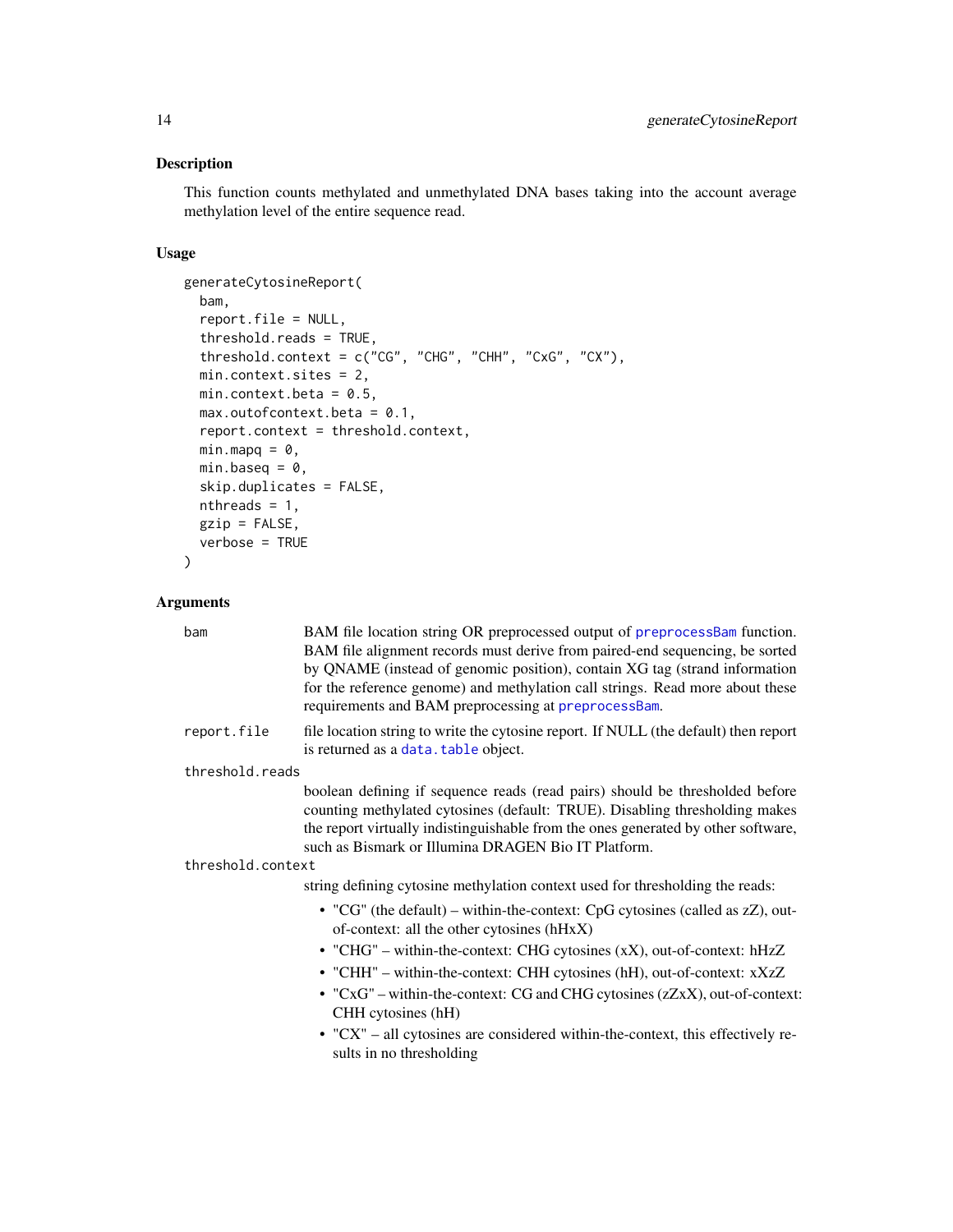This option has no effect when read thresholding is disabled.

| min.context.sites     |                                                                                                                                                                                                                                                                                                 |
|-----------------------|-------------------------------------------------------------------------------------------------------------------------------------------------------------------------------------------------------------------------------------------------------------------------------------------------|
|                       | non-negative integer for minimum number of cytosines within the 'threshold.context'<br>(default: 2). Reads containing fewer within-the-context cytosines are consid-<br>ered completely unmethylated (all C are counted as T). This option has no effect<br>when read thresholding is disabled. |
| min.context.beta      |                                                                                                                                                                                                                                                                                                 |
|                       | real number in the range $[0;1]$ (default: 0.5). Reads with average beta value<br>for within-the-context cytosines below this threshold are considered completely<br>unmethylated (all C are counted as T). This option has no effect when read<br>thresholding is disabled.                    |
| max.outofcontext.beta |                                                                                                                                                                                                                                                                                                 |
|                       | real number in the range $[0;1]$ (default: 0.1). Reads with average beta value<br>for out-of-context cytosines above this threshold are considered completely un-<br>methylated (all C are counted as T). This option has no effect when read thresh-<br>olding is disabled.                    |
| report.context        | string defining cytosine methylation context to report (default: value of 'thresh-<br>old.context').                                                                                                                                                                                            |
| min.mapq              | non-negative integer threshold for minimum read mapping quality (default: 0).<br>Option has no effect if preprocessed BAM data was supplied as an input.                                                                                                                                        |
| min.baseq             | non-negative integer threshold for minimum nucleotide base quality (default: 0).<br>Option has no effect if preprocessed BAM data was supplied as an input.                                                                                                                                     |
| skip.duplicates       |                                                                                                                                                                                                                                                                                                 |
|                       | boolean defining if duplicate aligned reads should be skipped (default: FALSE).<br>Option has no effect if preprocessed BAM data was supplied as an input OR<br>duplicate reads were not marked by alignment software.                                                                          |
| nthreads              | non-negative integer for the number of HTSlib threads to be used during BAM<br>file decompression (default: 1). 2 threads make sense for the files larger than<br>100 MB. Option has no effect if preprocessed BAM data was supplied as an<br>input.                                            |
| gzip                  | boolean to compress the report (default: FALSE).                                                                                                                                                                                                                                                |
| verbose               | boolean to report progress and timings (default: TRUE).                                                                                                                                                                                                                                         |

#### Details

The function reports cytosine methylation information using BAM file or data as an input. In contrast to the other currently available software, reads (for paired-end sequencing alignment files read pairs as a single entity) can be thresholded by their average methylation level before counting methylated bases, effectively resulting in hypermethylated variant epiallele frequency (VEF) being reported instead of beta value. The function's logic is explained below.

Let's suppose we have a BAM file with four reads, all mapped to the "+" strand of chromosome 1, positions 1-16. Assuming the default values for the thresholding parameters (threshold.reads = TRUE, threshold.context =  $"CG"$ , min.context.sites = 2, min.context.beta = 0.5, max.outofcontext.beta  $= 0.1$ ), the input and results will look as following: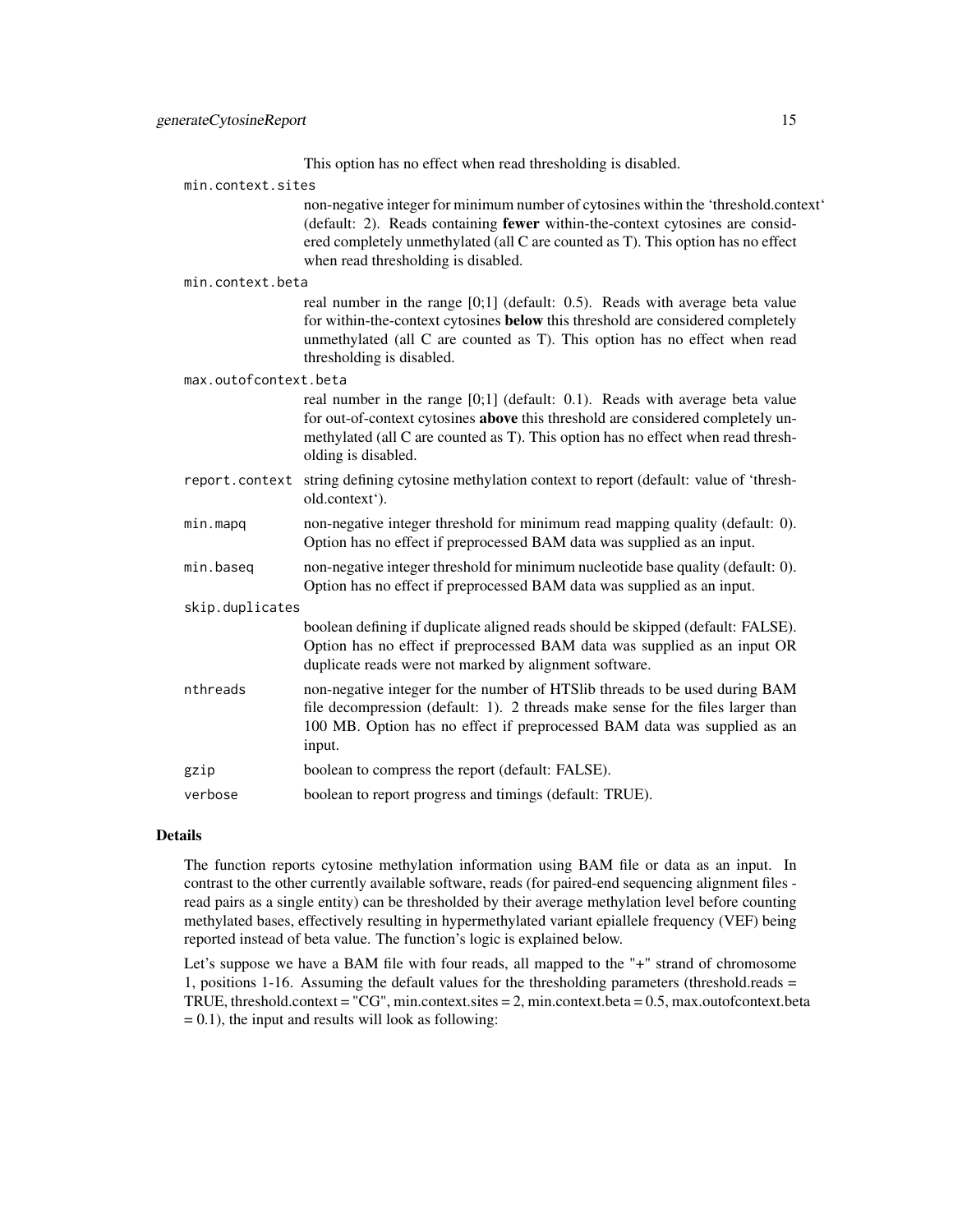<span id="page-15-0"></span>

| methylation string                        | threshold | explained                                          | methylation reported                    |
|-------------------------------------------|-----------|----------------------------------------------------|-----------------------------------------|
| $\ldots Z \ldots X + h \ldots X \ldots h$ | below     | $min.context.sizes < 2$ (only one zZ base)         | all cytosines unmethylated              |
| Z.Z.h.x.h.                                | above     | pass all criteria                                  | only C4 (Z at position 4) is methylated |
| Zz.hXh.                                   | below     | max.outofcontext.beta > $0.1$ (1XH / 3xXhH = 0.33) | all cytosines unmethylated              |
| $Zz.hz-h.$                                | below     | min.context.beta < $0.5$ (1Z / 3zZ = 0.33)         | all cytosines unmethylated              |

Only the second read will satisfy all of the thresholding criteria, leading to the following CX report (given that all reads map to chr1:+:1-16):

|      |                 | rname strand pos context meth unmeth |          |  |
|------|-----------------|--------------------------------------|----------|--|
| chr1 |                 | CG -                                 |          |  |
| chr1 | $\overline{7}$  | CG                                   | $\Omega$ |  |
| chr1 | Q               | <b>CHH</b>                           |          |  |
| chr1 | 12 <sup>1</sup> | <b>CHG</b>                           | 0        |  |
| chr1 | 15.             | <b>CHH</b>                           |          |  |

With the thresholding disabled (threshold.reads = FALSE) all methylated bases will retain their status, so the CX report will be similar to the reports produced by other methylation callers (such as Bismark or Illumina DRAGEN Bio IT Platform):

| $+$ |                 | CG.        |          |                                      |
|-----|-----------------|------------|----------|--------------------------------------|
|     |                 | CG         | $\Omega$ | κ                                    |
|     | 9               | <b>CHH</b> |          |                                      |
|     | 12 <sub>1</sub> | <b>CHG</b> |          |                                      |
|     | 15.             | CHH        |          |                                      |
|     |                 |            |          | rname strand pos context meth unmeth |

Other notes:

Methylation string bases in unknown context ("uU") are simply ignored, which, to the best of our knowledge, is consistent with the behaviour of other tools.

In order to mitigate the effect of sequencing errors (leading to rare variations in the methylation context, as in reads 1 and 4 above), the context present in more than 50% of the reads is assumed to be correct, while all bases at the same position but having other methylation context are simply ignored. This allows reports to be prepared without using the reference genome sequence.

The downside of not using the reference genome sequence is the inability to determine the actual sequence of triplet for every base in the cytosine report. Therefore this sequence is not reported, and this won't change until such information will be considered as worth adding.

#### Value

[data.table](#page-0-0) object containing cytosine report in Bismark-like format or NULL if report.file was specified. The report columns are:

- rname reference sequence name (as in BAM)
- strand strand
- pos cytosine position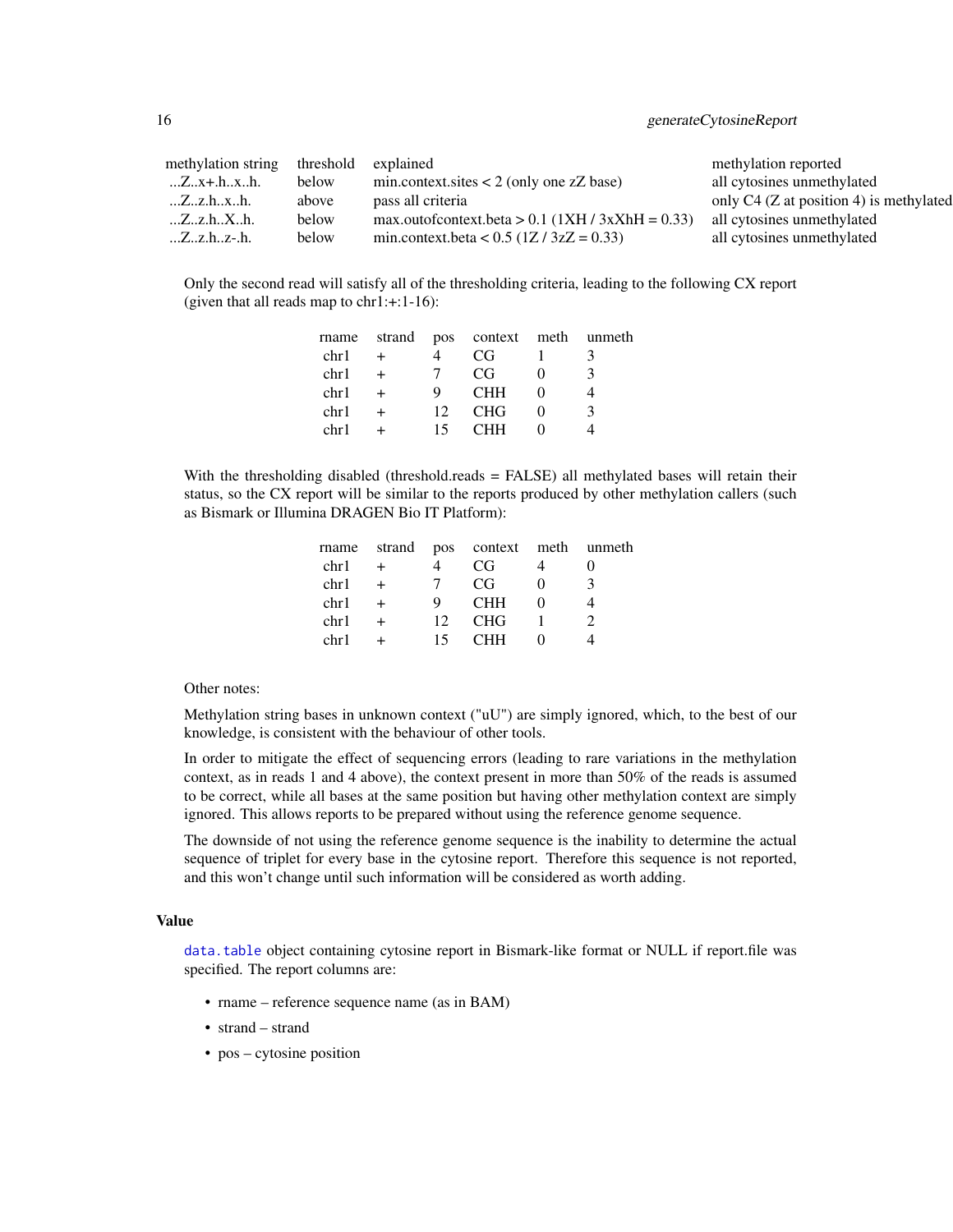#### <span id="page-16-0"></span>generate VcfReport 17

- context methylation context
- meth number of methylated cytosines
- unmeth number of unmethylated cytosines

#### See Also

[preprocessBam](#page-20-1) for preloading BAM data, [generateBedReport](#page-8-1) for genomic region-based statistics, [generateVcfReport](#page-16-1) for evaluating epiallele-SNV associations, [extractPatterns](#page-1-1) for exploring methylation patterns, [generateBedEcdf](#page-4-1) for analysing the distribution of per-read beta values, and 'epialleleR' vignettes for the description of usage and sample data.

#### Examples

```
capture.bam <- system.file("extdata", "capture.bam", package="epialleleR")
# CpG report with thresholding
cg.report <- generateCytosineReport(capture.bam)
# CX report without thresholding
cx.report <- generateCytosineReport(capture.bam, threshold.reads=FALSE,
             report.context="CX")
```
<span id="page-16-1"></span>generateVcfReport *generateVcfReport*

#### **Description**

This function calculates base frequencies at particular genomic positions and tests their association with the methylation status of the sequencing reads.

#### Usage

```
generateVcfReport(
 bam,
  vcf,
  vcf.style = NULL,
 bed = NULL,report.file = NULL,
  zero.based.bed = FALSE,
  threshold.reads = TRUE,
  threshold.context = c("CG", "CHG", "CHH", "CxG", "CX"),
 min.context.sites = 2,
 min.context.beta = 0.5,
 max.outofcontext.beta = 0.1,
 minmapq = 0,
 min.baseq = 0,
  skip.duplicates = FALSE,
```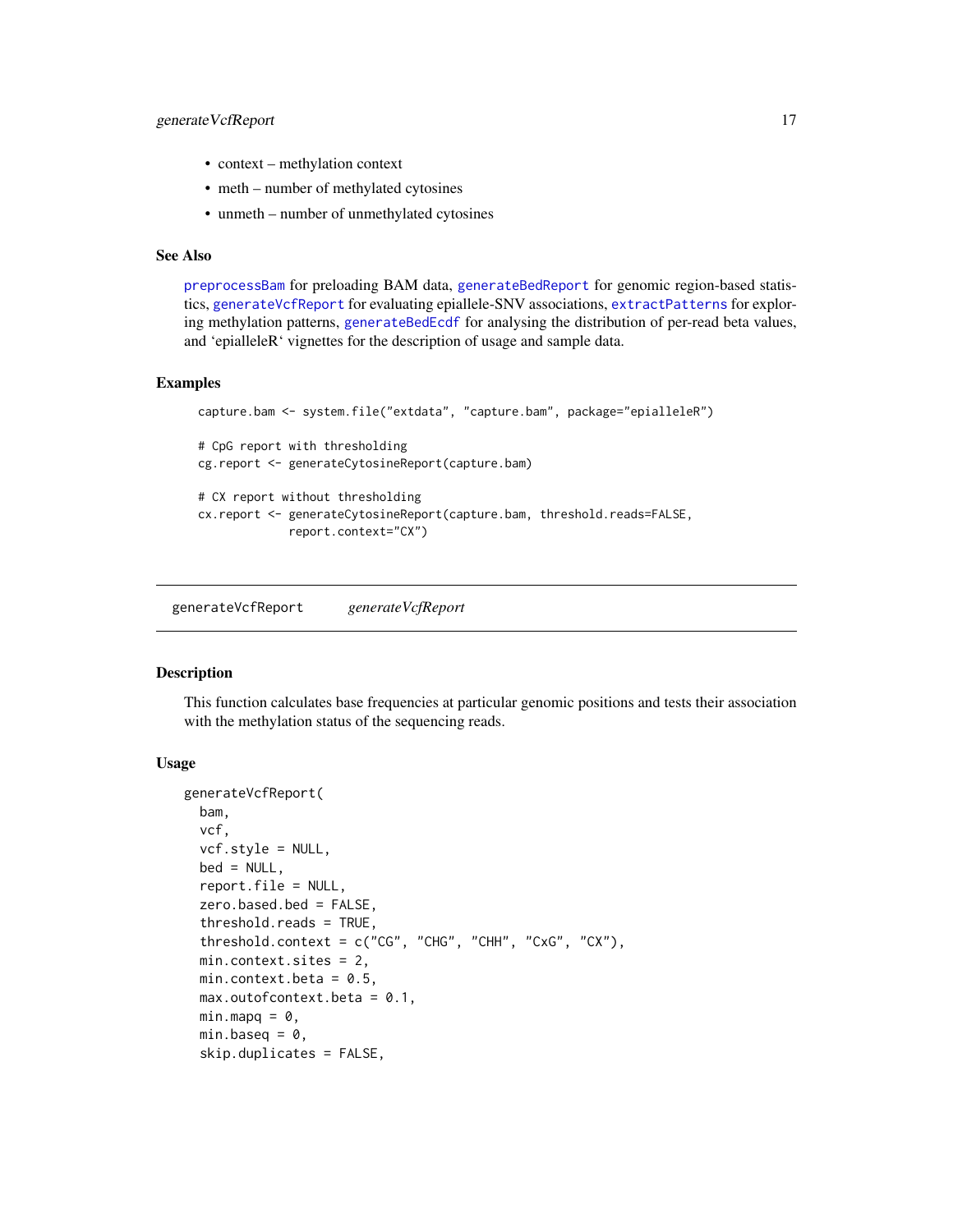```
nthreads = 1,
 gzip = FALSE,verbose = TRUE\lambda
```

| bam               | BAM file location string OR preprocessed output of preprocessBam function.<br>BAM file alignment records must derive from paired-end sequencing, be sorted<br>by QNAME (instead of genomic position), contain XG tag (strand information<br>for the reference genome) and methylation call strings. Read more about these<br>requirements and BAM preprocessing at preprocessBam.                                       |  |  |  |
|-------------------|-------------------------------------------------------------------------------------------------------------------------------------------------------------------------------------------------------------------------------------------------------------------------------------------------------------------------------------------------------------------------------------------------------------------------|--|--|--|
| vcf               | Variant Call Format (VCF) file location string OR a VCF object returned by<br>readVcf function. If VCF object is supplied, the style of its seqlevels must<br>match the style of seqlevels of the BAM file/object used.                                                                                                                                                                                                 |  |  |  |
| vcf.style         | string for the seqlevels style of the VCF file, if different from BED file/object.<br>Only has effect when 'vcf' parameter points to the VCF file location and 'bed'<br>is not NULL. Possible values:                                                                                                                                                                                                                   |  |  |  |
|                   | • NULL (the default) – seqlevels in BED file/object and VCF file are the<br>same<br>• "NCBI", "UCSC",  - valid parameters of seqlevelsStyle function                                                                                                                                                                                                                                                                    |  |  |  |
|                   |                                                                                                                                                                                                                                                                                                                                                                                                                         |  |  |  |
| bed               | Browser Extensible Data (BED) file location string OR object of class GRanges<br>holding genomic coordinates for regions of interest. It is used to include only<br>the specific genomic ranges when the VCF file is loaded. This option has no<br>effect when VCF object is supplied as a 'vcf' parameter. The style of seqlevels<br>of BED file/object must match the style of seqlevels of the BAM file/object used. |  |  |  |
| report.file       | file location string to write the VCF report. If NULL (the default) then report is<br>returned as a data. table object.                                                                                                                                                                                                                                                                                                 |  |  |  |
|                   | zero.based.bed boolean defining if BED coordinates are zero based (default: FALSE).                                                                                                                                                                                                                                                                                                                                     |  |  |  |
| threshold.reads   |                                                                                                                                                                                                                                                                                                                                                                                                                         |  |  |  |
|                   | boolean defining if sequence reads should be thresholded before counting bases<br>in reference and variant epialleles (default: TRUE). Disabling thresholding is<br>possible but makes no sense in this context as all the reads will be assigned to<br>the variant epiallele, which will result in Fisher's Exact test p-value of 1 (in<br>columns 'FEp+' and 'FEP-').                                                 |  |  |  |
| threshold.context |                                                                                                                                                                                                                                                                                                                                                                                                                         |  |  |  |
|                   | string defining cytosine methylation context used for thresholding the reads:                                                                                                                                                                                                                                                                                                                                           |  |  |  |
|                   | • "CG" (the default) – within-the-context: CpG cytosines (called as zZ), out-<br>of-context: all the other cytosines (hHxX)                                                                                                                                                                                                                                                                                             |  |  |  |
|                   | • "CHG" - within-the-context: CHG cytosines (xX), out-of-context: hHzZ                                                                                                                                                                                                                                                                                                                                                  |  |  |  |
|                   | • "CHH" - within-the-context: CHH cytosines (hH), out-of-context: xXzZ                                                                                                                                                                                                                                                                                                                                                  |  |  |  |
|                   | $\bullet$ "CxG" – within-the-context: CG and CHG cytosines (zZxX), out-of-context:<br>CHH cytosines (hH)                                                                                                                                                                                                                                                                                                                |  |  |  |
|                   | • "CX" - all cytosines are considered within-the-context, this effectively re-<br>sults in no thresholding                                                                                                                                                                                                                                                                                                              |  |  |  |
|                   |                                                                                                                                                                                                                                                                                                                                                                                                                         |  |  |  |

<span id="page-17-0"></span>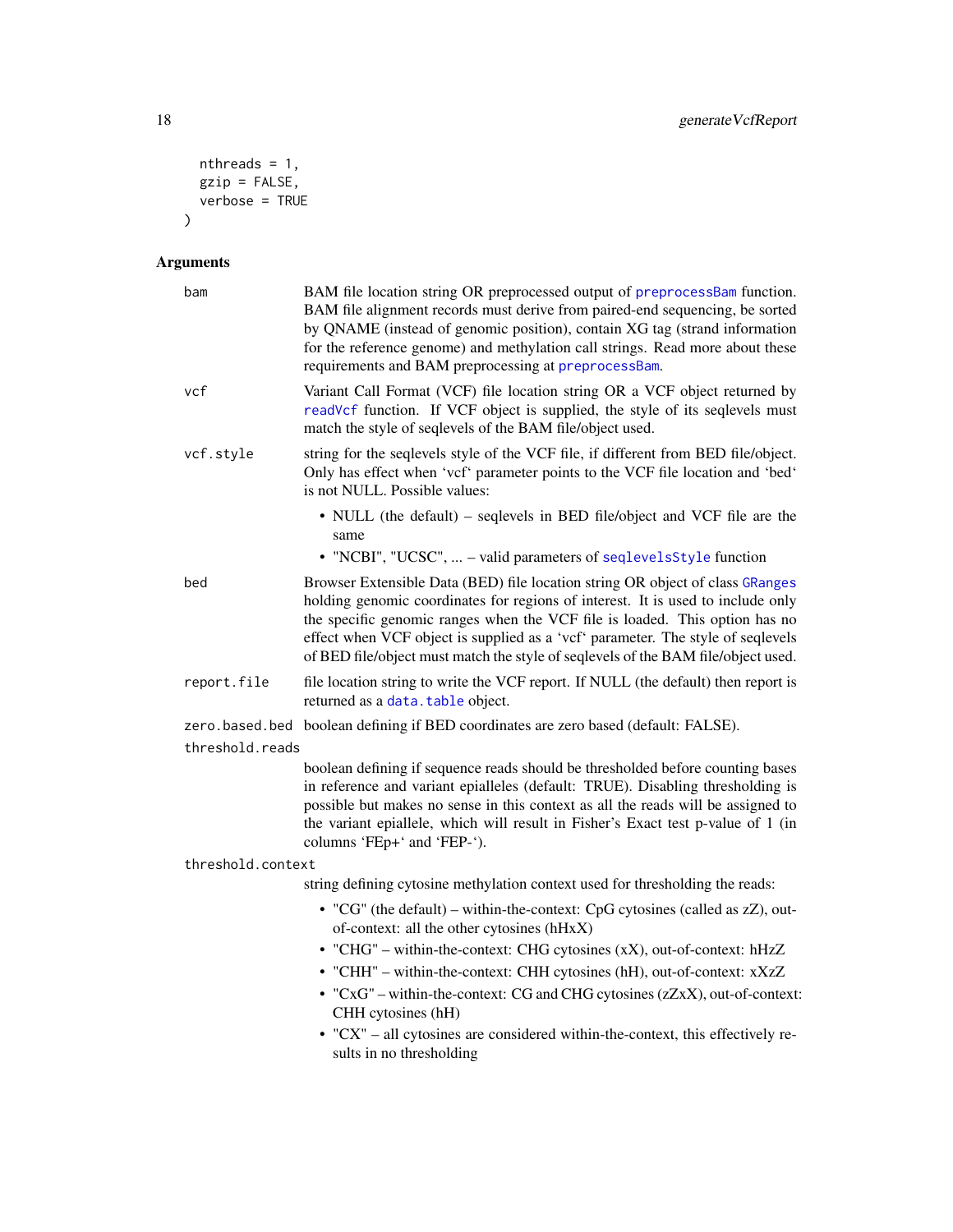|                 |                       | This option has no effect when read thresholding is disabled.                                                                                                                                                                                                                                                             |  |
|-----------------|-----------------------|---------------------------------------------------------------------------------------------------------------------------------------------------------------------------------------------------------------------------------------------------------------------------------------------------------------------------|--|
|                 | min.context.sites     |                                                                                                                                                                                                                                                                                                                           |  |
|                 |                       | non-negative integer for minimum number of cytosines within the 'threshold.context'<br>(default: 2). Reads containing <b>fewer</b> within-the-context cytosines are consid-<br>ered completely unmethylated (thus belonging to the reference epiallele). This<br>option has no effect when read thresholding is disabled. |  |
|                 | min.context.beta      |                                                                                                                                                                                                                                                                                                                           |  |
|                 |                       | real number in the range $[0;1]$ (default: 0.5). Reads with average beta value<br>for within-the-context cytosines below this threshold are considered completely<br>unmethylated (thus belonging to the reference epiallele). This option has no<br>effect when read thresholding is disabled.                           |  |
|                 | max.outofcontext.beta |                                                                                                                                                                                                                                                                                                                           |  |
|                 |                       | real number in the range $[0;1]$ (default: 0.1). Reads with average beta value<br>for out-of-context cytosines above this threshold are considered completely un-<br>methylated (thus belonging to the reference epiallele). This option has no effect<br>when read thresholding is disabled.                             |  |
|                 | min.mapq              | non-negative integer threshold for minimum read mapping quality (default: 0).<br>Option has no effect if preprocessed BAM data was supplied as an input.                                                                                                                                                                  |  |
|                 | min.baseq             | non-negative integer threshold for minimum nucleotide base quality (default: 0).<br>Option has no effect if preprocessed BAM data was supplied as an input.                                                                                                                                                               |  |
| skip.duplicates |                       |                                                                                                                                                                                                                                                                                                                           |  |
|                 |                       | boolean defining if duplicate aligned reads should be skipped (default: FALSE).<br>Option has no effect if preprocessed BAM data was supplied as an input OR<br>duplicate reads were not marked by alignment software.                                                                                                    |  |
|                 | nthreads              | non-negative integer for the number of HTSlib threads to be used during BAM<br>file decompression (default: 1). 2 threads make sense for the files larger than<br>100 MB. Option has no effect if preprocessed BAM data was supplied as an<br>input.                                                                      |  |
|                 | gzip                  | boolean to compress the report (default: FALSE).                                                                                                                                                                                                                                                                          |  |
|                 | verbose               | boolean to report progress and timings (default: TRUE).                                                                                                                                                                                                                                                                   |  |
|                 |                       |                                                                                                                                                                                                                                                                                                                           |  |

Using BAM reads and sequence variation information as an input, 'generateVcfReport' function thresholds the reads (for paired-end sequencing alignment files - read pairs as a single entity) according to supplied parameters and calculates the occurrence of Reference and Alternative bases within reads, taking into the account DNA strand the read mapped to and average methylation level (epiallele status) of the read.

The information on sequence variation can be supplied as a Variant Call Format (VCF) file location or an object of class VCF, returned by the [readVcf](#page-0-0) function call. As whole-genome VCF files can be extremely large, it is strongly advised to use only relevant subset of their data, prefiltering the VCF object manually before calling 'generateVcfReport' or specifying 'bed' parameter when 'vcf' points to the location of such large VCF file. Please note that all the BAM, BED and VCF files must use the same style for seqlevels (i.e. chromosome names).

After counting, function checks if certain bases occur more often within reads belonging to certain epialleles using Fisher Exact test (HTSlib's own implementation) and reports separate p-values for reads mapped to "+" (forward) and "-" (reverse) DNA strands.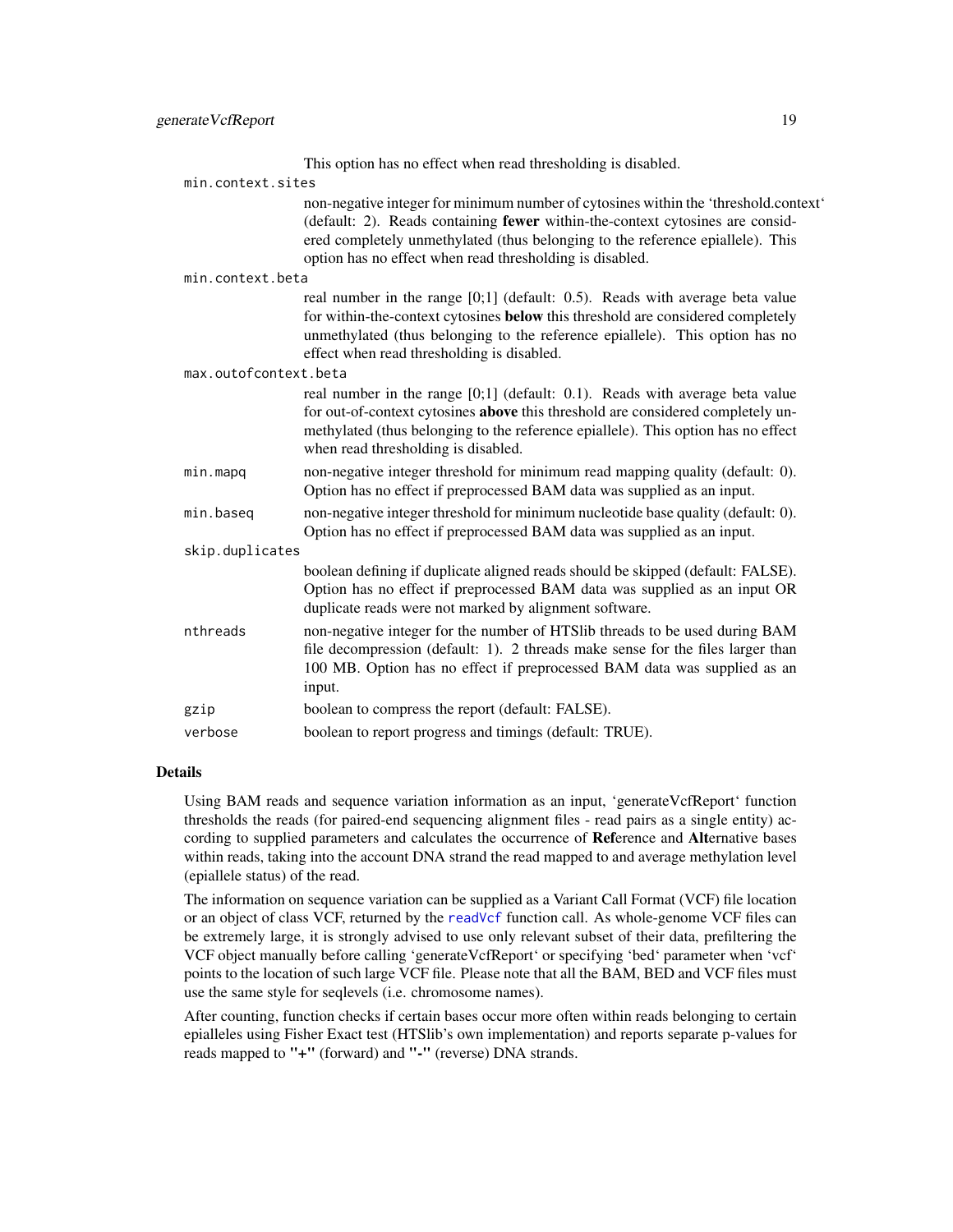<span id="page-19-0"></span>Please note that the final report currently includes only the VCF entries with single-base REF and ALT alleles. Also, the default ('min.baseq=0') output of 'generateVcfReport' is equivalent to the one of 'samtools mplieup -Q 0 ...', and therefore may result in false SNVs caused by misalignments. Remember to increase 'min.baseq' ('samtools mplieup -Q' default value is 13) to obtain higherquality results.

#### Value

[data.table](#page-0-0) object containing VCF report or NULL if report.file was specified. The report columns are:

- name variation identifier (e.g. "rs123456789")
- seqnames reference sequence name
- range genomic coordinates of the variation
- REF base at the reference allele
- ALT base at the alternative allele
- [MIU][+I-][ReflAlt] number of **Reference** or **Alternative** bases that were found at this particular position within Methylated (above threshold) or Unmethylated (below threshold) reads that were mapped to "+" (forward) or "-" (reverse) DNA strand. NA values mean that it is not possible to determine the number of bases due to the bisulfite conversion-related limitations (C->T variants on "+" and G->A on "-" strands)
- SumRef sum of all Reference base counts
- SumAlt sum of all Alternative base counts
- FEp+ Fisher Exact test p-value for association of a variation with methylation status of the reads that map to the "+" (forward) DNA strand. Calculated using following contingency table:

M+Ref M+Alt U+Ref U+Alt

• FEp- – Fisher Exact test p-value for association of a variation with methylation status of the reads that map to the "-" (reverse) DNA strand. Calculated using following contingency table:

| M-Ref | M-Alt |
|-------|-------|
| U-Ref | U-Alt |

#### See Also

[preprocessBam](#page-20-1) for preloading BAM data, [generateCytosineReport](#page-12-1) for methylation statistics at the level of individual cytosines, [generateBedReport](#page-8-1) for genomic region-based statistics, [extractPatterns](#page-1-1) for exploring methylation patterns, [generateBedEcdf](#page-4-1) for analysing the distribution of per-read beta values, and 'epialleleR' vignettes for the description of usage and sample data.

[GRanges](#page-0-0) class for working with genomic ranges, [readVcf](#page-0-0) function for loading VCF data, [seqlevelsStyle](#page-0-0) function for getting or setting the seqlevels style.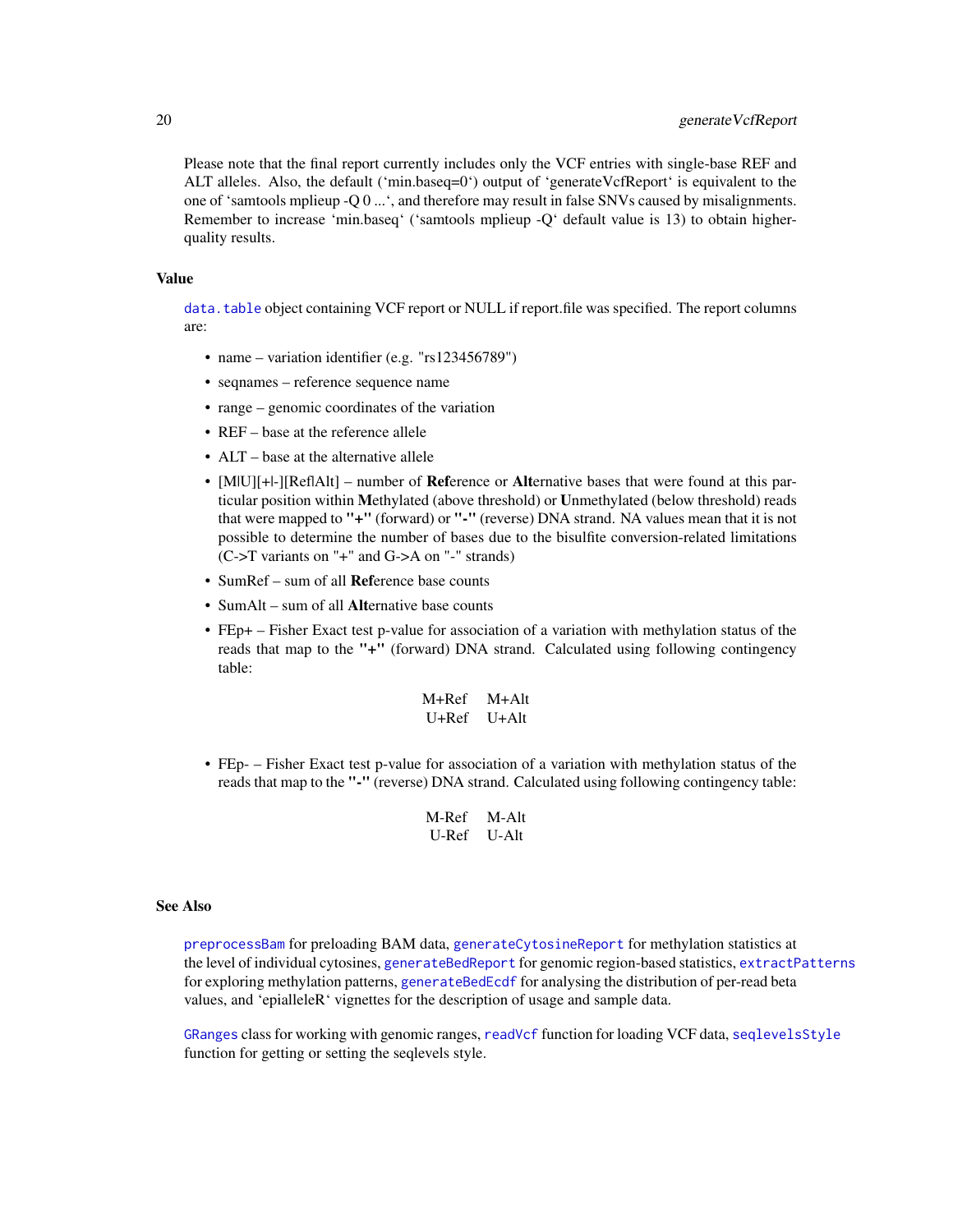#### <span id="page-20-0"></span>preprocessBam 21

#### Examples

```
capture.bam <- system.file("extdata", "capture.bam", package="epialleleR")
capture.bed <- system.file("extdata", "capture.bed", package="epialleleR")
capture.vcf <- system.file("extdata", "capture.vcf.gz",
                           package="epialleleR")
# VCF report
vcf.report <- generateVcfReport(bam=capture.bam, bed=capture.bed,
                                vcf=capture.vcf)
```
<span id="page-20-1"></span>preprocessBam *preprocessBam*

#### Description

This function reads and preprocesses BAM file.

#### Usage

```
preprocessBam(
  bam.file,
  minmapq = 0,
  min.baseq = \theta,
  skip.duplicates = FALSE,
  nthreads = 1,
  verbose = TRUE
\mathcal{L}
```

| bam.file        | BAM file location string.                                                                                                                                                                                              |  |  |
|-----------------|------------------------------------------------------------------------------------------------------------------------------------------------------------------------------------------------------------------------|--|--|
| min.mapq        | non-negative integer threshold for minimum read mapping quality (default: 0).                                                                                                                                          |  |  |
| min.baseg       | non-negative integer threshold for minimum nucleotide base quality (default: 0).                                                                                                                                       |  |  |
| skip.duplicates |                                                                                                                                                                                                                        |  |  |
|                 | boolean defining if duplicate aligned reads should be skipped (default: FALSE).<br>Option has no effect if duplicate reads were not marked by alignment software.                                                      |  |  |
| nthreads        | non-negative integer for the number of additional HTS lib threads to be used<br>during BAM file decompression (default: 1). Two threads (and usually no more<br>than two) make sense for the files larger than 100 MB. |  |  |
| verbose         | boolean to report progress and timings (default: TRUE).                                                                                                                                                                |  |  |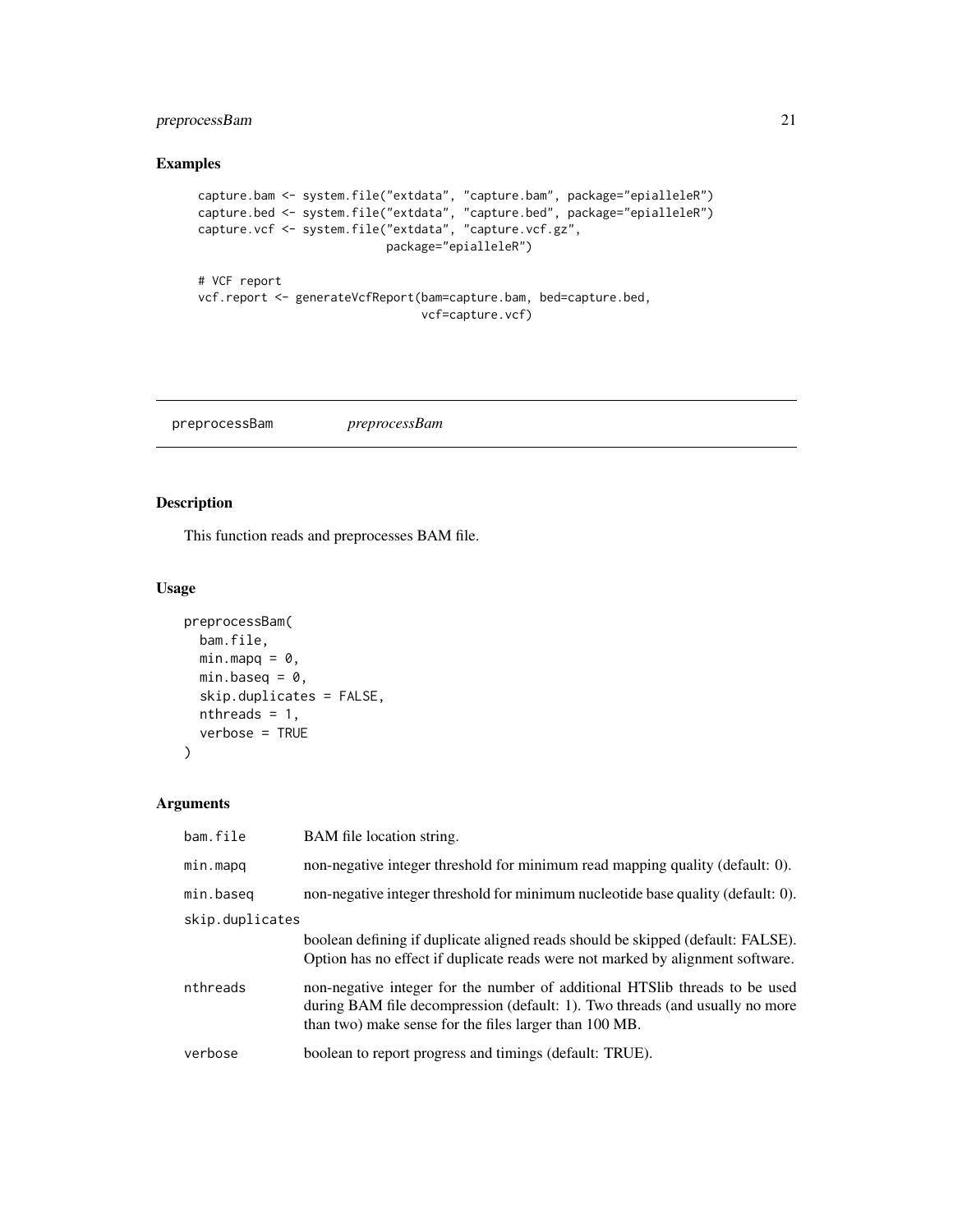The function loads and preprocesses BAM file, saving time when multiple analyses are to be performed on large input files. Currently, HTSlib is used to read the data, therefore it is possible to speed up the loading by means of HTSlib threads.

This function is also called internally when BAM file location is supplied as an input for other 'epialleleR' methods.

'preprocessBam' currently accepts only BAM files that are derived from paired-end sequencing (create an issue if you need to process single-end BAM files). During preprocessing, paired reads are merged according to their base quality: nucleotide base with the highest value in the QUAL string is taken, unless its quality is less than 'min.baseq', which results in no information for that particular position ("-"/"N"). These merged reads are then processed as a single entity in all 'epialleleR' methods. Due to merging, overlapping bases in read pairs are counted only once, and the base with the highest quality is taken.

It is also a requirement currently that BAM file is sorted by QNAME instead of genomic location (i.e., "unsorted") to perform merging of paired-end reads. Error message is shown if it is sorted by genomic location, in this case please sort it by QNAME using 'samtools sort -n -o out.bam in.bam'.

Please also note that for all its methods, 'epialleleR' requires genomic strand (XG tag) and a methylation call string (XM tag) to be present in a BAM file - i.e., methylation calling must be performed after read mapping/alignment by your software of choice.

#### Value

[data.table](#page-0-0) object containing preprocessed BAM data.

#### See Also

[generateCytosineReport](#page-12-1) for methylation statistics at the level of individual cytosines, [generateBedReport](#page-8-1) for genomic region-based statistics, [generateVcfReport](#page-16-1) for evaluating epiallele-SNV associations, [extractPatterns](#page-1-1) for exploring methylation patterns, [generateBedEcdf](#page-4-1) for analysing the distribution of per-read beta values, and 'epialleleR' vignettes for the description of usage and sample data.

Sequence Alignment/Map [format specifications,](https://samtools.github.io/hts-specs/SAMv1.pdf) duplicate alignments marking by [Samtools](http://www.htslib.org/doc/samtools-markdup.html) and [Illumina DRAGEN Bio IT Platform.](https://support.illumina.com/content/dam/illumina-support/help/Illumina_DRAGEN_Bio_IT_Platform_v3_7_1000000141465/Content/SW/Informatics/Dragen/DuplicateMarking_fDG.htm)

#### Examples

```
capture.bam <- system.file("extdata", "capture.bam", package="epialleleR")
bam.data <- preprocessBam(capture.bam)
```
<span id="page-21-0"></span>